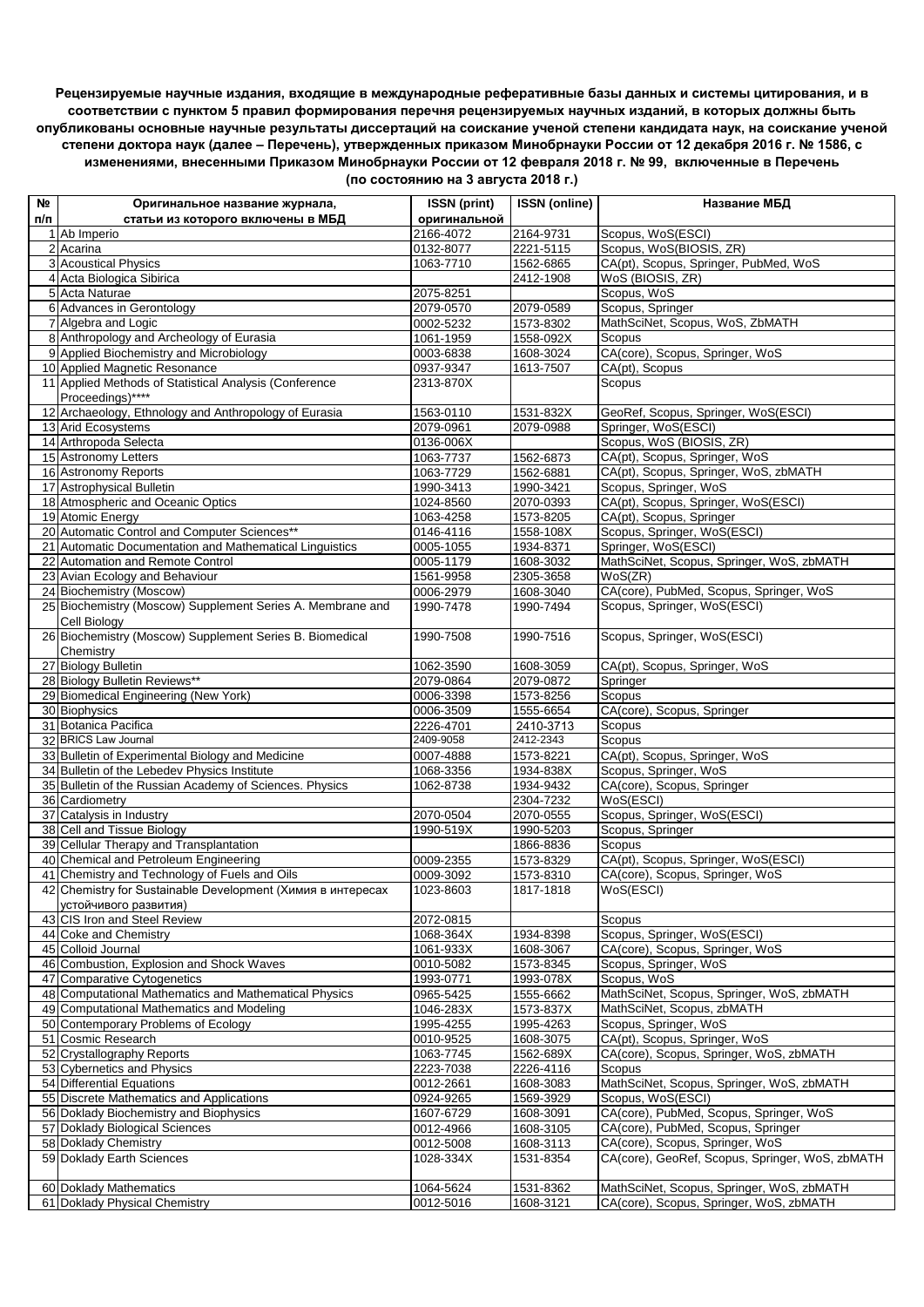| 62 Doklady Physics                                                                                                    | 1028-3358              | 1562-6903              | CA(core), GeoRef, MathSciNet, Scopus, Springer,<br>WoS, zbMATH     |
|-----------------------------------------------------------------------------------------------------------------------|------------------------|------------------------|--------------------------------------------------------------------|
| 63 Earth's Cryosphere                                                                                                 | 1560-7496              |                        | Scopus                                                             |
| 64 Entomological Review                                                                                               | 0013-8738              | 1555-6689              | Scopus, Springer                                                   |
| 65 Eurasian Mining                                                                                                    | 2072-0823              |                        | Scopus                                                             |
| 66 Eurasian Soil Science                                                                                              | 1064-2293              | 1556-195X              | CA(pt), GeoRef , Scopus, Springer, WoS                             |
| 67 European Journal of Contemporary Education / Европейский<br>журнал современного образования                        | 2304-9650              | 2305-6746              | Scopus, WoS(ESCI)                                                  |
| 68 Far Eastern Entomologist (Дальневосточный энтомолог)                                                               | 1026-051X              |                        | Scopus, WoS(ZR)                                                    |
| 69 Fibre Chemistry                                                                                                    | 0015-0541              | 1573-8493              | CA(core), Scopus, WoS                                              |
| 70 Fluid Dynamics                                                                                                     | 0015-4628              | 1573-8507              | CA(pt), MathSciNet, Scopus, Springer, WoS, zbMATH                  |
| 71 Fluorine Notes                                                                                                     |                        | 2071-4807              | CA(pt)                                                             |
| 72 Foods and Raw Materials                                                                                            | 2308-4057              | 2310-9599              | Scopus, WoS(ESCI)                                                  |
| 73 Foresight and STI Governance (пер. Форсайта)                                                                       |                        | 2500-2597              | Scopus, WoS(ESCI)                                                  |
| 74 Functional Analysis and its Applications                                                                           | 0016-2663              | 1573-8485              | Scopus, Springer, WoS                                              |
| 75 Geochemistry International                                                                                         | 0016-7029              | 1556-1968              | CA(core), GeoRef, Scopus, Springer, WoS                            |
| 76 Geography and Natural Resources                                                                                    | 1875-3728              | 1875-371X              | Scopus, Springer, WoS(ESCI)                                        |
| 77 Geography, Environment, Sustainability                                                                             | 2071-9388              | 2542-1565              | Scopus                                                             |
| 78 Geology of Ore Deposits<br>79 Geomagnetism and Aeronomy                                                            | 1075-7015<br>0016-7932 | 1555-6476<br>1555-645X | GeoRef, Scopus, Springer, WoS<br>Scopus, Springer, WoS             |
| 80 Geotectonics                                                                                                       | 0016-8521              | 1556-1976              | Scopus, Springer, WoS                                              |
| 81 Glass and Ceramics                                                                                                 | 0361-7610              | 1573-8515              | CA(pt), Scopus, WoS                                                |
| 82 Glass Physics and Chemistry                                                                                        | 1087-6596              | 1608-313X              | CA(core), Scopus, Springer, WoS                                    |
| 83 Gravitation and Cosmology                                                                                          | 0202-2893              | 1995-0721              | MathSciNet, Scopus, Springer, WoS, zbMATH                          |
| 84 Gyroscopy and Navigation                                                                                           | 2075-1087              | 2075-1109              | Scopus, Springer                                                   |
| 85 Herald of the Russian Academy of Sciences                                                                          | 1019-3316              | 1555-6492              | Scopus, Springer, WoS                                              |
| 86 High Energy Chemistry                                                                                              | 0018-1439              | 1608-3148              | CA(core), Scopus, Springer, WoS                                    |
| 87 High Temperature                                                                                                   | 0018-151X              | 1608-3156              | CA(core), Scopus, Springer, WoS                                    |
| 88 HORIZON. Феноменологические исследования                                                                           | 2226-5260              | 2311-6986              | Scopus                                                             |
| 89 Human Physiology                                                                                                   | 0362-1197              | 1608-3164              | CA(pt), Scopus, Springer, WoS(BIOSIS)                              |
| 90 Iberoamerica                                                                                                       | 2075-9711              | 2076-8400              | Scopus                                                             |
| 91 Inland Water Biology                                                                                               | 1995-0829              | 1995-0837              | Scopus, Springer, WoS                                              |
| 92 Inorganic Materials                                                                                                | 0020-1685              | 1608-3172              | CA(core), Scopus, Springer, WoS                                    |
| 93 Inorganic Materials: Applied Research**                                                                            | 2075-1133              | 2075-115X              | Scopus, Springer                                                   |
| 94 Instruments and Experimental Techniques                                                                            | 0020-4412              | 1608-3180              | CA(pt), Scopus, Springer, WoS                                      |
| 95 International Journal of Corrosion and Scale Inhibition                                                            |                        | 2305-6894              | CA(pt), Scopus, WoS(ESCI)                                          |
| 96 International Journal of Self-Propagating High-Temperature<br>Synthesis                                            | 1061-3862              | 1934-788X              | CA(pt), Scopus, Springer, WoS(ESCI)                                |
| 97 International Polymer Science and Technology**                                                                     | 0307-174X              |                        | Scopus                                                             |
| 98 Invertebrate Zoology (Зоология беспозвоночных)*                                                                    | 1812-9250              | 1814-0815              | Scopus, WoS(ZR)                                                    |
| 99 Izvestiya, Russian Academy of Sciences. Physics of the solid                                                       | 1069-3513              | 1555-6506              | GeoRef, Scopus, Springer, WoS                                      |
| earth                                                                                                                 |                        |                        |                                                                    |
| 100 Izvestiya. Atmospheric and Oceanic Physics*                                                                       | 0001-4338<br>1064-5632 | 1555-628X              | MathSciNet, Scopus, Springer, WoS, zbMATH                          |
| 101 Izvestiya. Mathematics<br>102 JETP Letters                                                                        | 0021-3640              | 1468-4810<br>1090-6487 | MathSciNet, Scopus, WoS, zbMATH<br>CA(core), Scopus, Springer, WoS |
| 103 Journal of Analytical Chemistry                                                                                   | 1061-9348              | 1608-3199              | CA(core), Scopus, Springer, WoS                                    |
| 104 Journal of Applied and Industrial Mathematics                                                                     | 1990-4789              | 1990-4797              | MathSciNet, Scopus, Springer, zbMATH                               |
| 105 Journal of Applied Mathematics and Mechanics (PMM Journal of 0021-8928                                            |                        | 1873-4855              | MathSciNet, Scopus, WoS                                            |
| Applied Mathematics and Mechanics)                                                                                    |                        |                        |                                                                    |
| 106 Journal of Applied Mechanics and Technical Physics                                                                | 0021-8944              | 1573-8620              | MathSciNet, Scopus, Springer, WoS, zbMATH                          |
| 107 Journal of Communications Technology and Electronics                                                              | 1064-2269              | 1555-6557              | CA(pt), Scopus, Springer, WoS                                      |
| 108 Journal of Computational and Engineering Mathematics<br>109 Journal of Computer and System Sciences International | 2313-8106<br>1064-2307 | 2413-3574<br>1555-6530 | MathSciNet, zbMATH<br>MathSciNet, Scopus, Springer, WoS, zbMATH    |
| 110 Journal of Engineering Thermophysics                                                                              | 1810-2328              | 1990-5432              | CA(pt), Scopus, Springer, WoS                                      |
| 111 Journal of Evolutionary Biochemistry and Physiology                                                               | 0022-0930              | 1608-3202              | CA(pt), Scopus, Springer, WoS                                      |
| 112 Journal of Experimental and Theoretical Physics                                                                   | 1063-7761              | 1090-6509              | CA(core), MathSciNet, Scopus, Springer, WoS,                       |
|                                                                                                                       |                        |                        | zbMATH                                                             |
| 113 Journal of Ichthyology<br>114 Journal of Machinery Manufacture and Reliability                                    | 0032-9452              | 1555-6425<br>1934-9394 | Scopus, Springer                                                   |
| 115 Journal of Mathematical Sciences**                                                                                | 1052-6188<br>1072-3374 | 1573-8795              | Scopus, Springer, WoS(ESCI)<br>Scopus, Springer                    |
| 116 Journal of Mining Science                                                                                         | 1062-7391              | 1573-8736              | Scopus, Springer, WoS                                              |
| 117 Journal of Optical Technology                                                                                     | 1070-9762              | 1091-0786              | Scopus, WoS                                                        |
| 118 Journal of Russian Laser Research                                                                                 | 1071-2836              | 1573-8760              | CA(pt), Scopus, WoS                                                |
| 119 Journal of Structural Chemistry                                                                                   | 0022-4766              | 1573-8779              | CA(core), Scopus, Springer, WoS                                    |
| 120 Journal of Surface Investigation X-Ray, Synchrotron and Neutron 1027-4510<br>Techniques                           |                        | 1819-7094              | CA(pt), Scopus, Springer, WoS(ESCI)                                |
| 121 Journal of Tax Reform                                                                                             | 2412-8872              | 2414-9497              | WoS(ESCI)                                                          |
| 122 Journal of Volcanology and Seismology                                                                             | 0742-0463              | 1819-7108              | GeoRef, Scopus, Springer, WoS                                      |
| 123 Kinetics and Catalysis                                                                                            | 0023-1584              | 1608-3210              | CA(core), Scopus, Springer, WoS                                    |
| 124 Laboratorium                                                                                                      | 2076-8214              | 2078-1938              | Scopus, WoS(ESCI)                                                  |
| 125 Laser Physics                                                                                                     | 1054-660X              | 1555-6611              | CA(pt), Scopus, WoS                                                |
| 126 Laser Physics Letters                                                                                             | 1612-2011              | 1612-202X              | CA(pt), Scopus, WoS                                                |
| 127 Light and Engineering                                                                                             | 1068-9761              |                        | Scopus, WoS                                                        |
| 128 Lithology and Mineral Resources                                                                                   | 0024-4902              | 1608-3229              | CA(pt), GeoRef, Scopus, Springer, WoS,                             |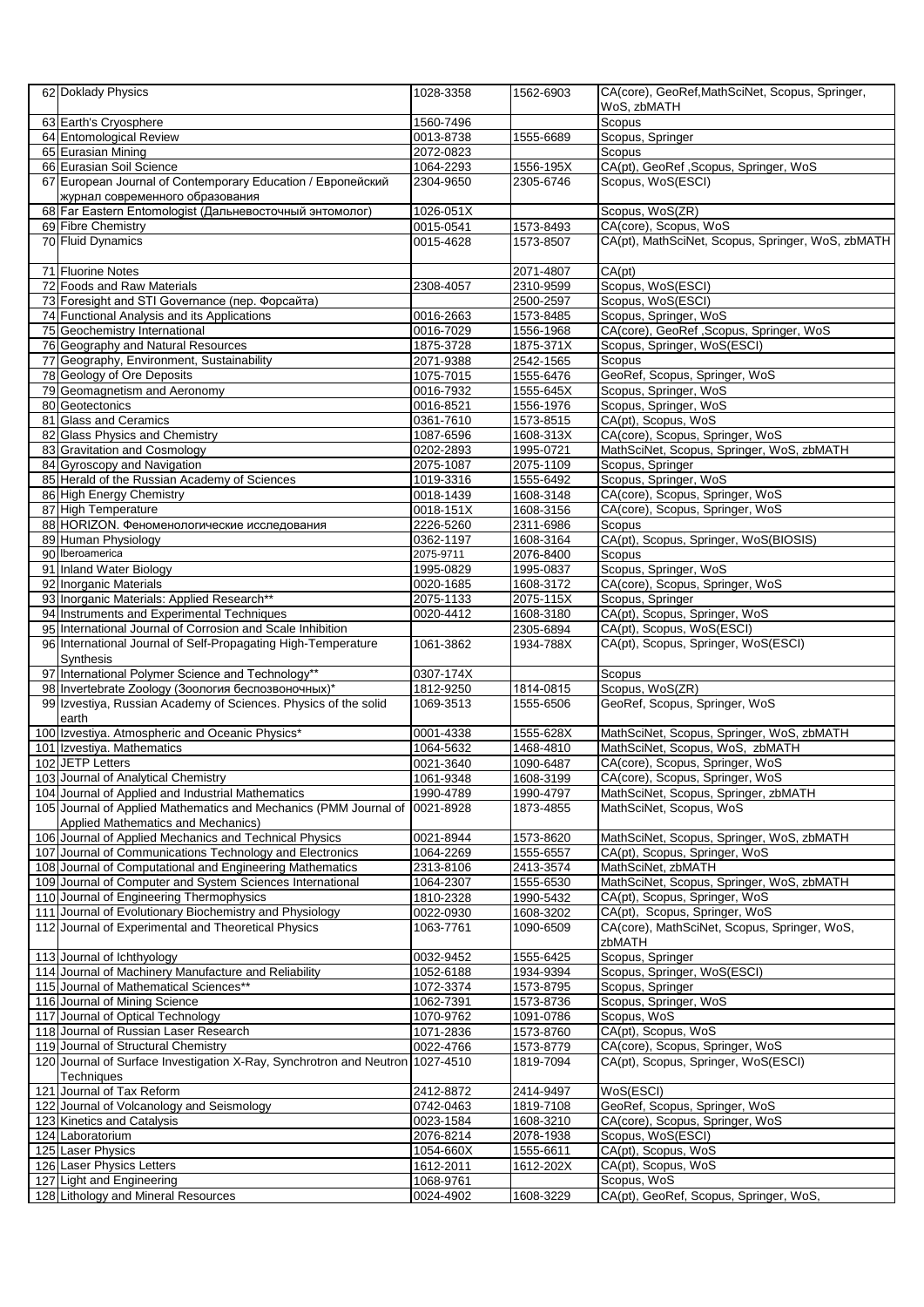| 129 Lobachevskii Journal of Mathematics                               | 1995-0802 | 1818-9962               | MathSciNet, Scopus, Springer, WoS(ESCI), zbMATH        |
|-----------------------------------------------------------------------|-----------|-------------------------|--------------------------------------------------------|
| 130 Magnetic Resonance in Solids                                      |           | 2072-5981               | Scopus                                                 |
| 131 Manuscripta Orientalia                                            | 1238-5018 | $\overline{24}$ 15-3613 | Scopus                                                 |
| 132 Markov Processes and Related Fields                               | 1024-2953 |                         | MathSciNet, Scopus, WoS, zbMATH                        |
| 133 Materials Physics and Mechanics (Физика и механика<br>материалов) | 1605-2730 | 1605-8119               | CA(pt), Scopus, WoS (ESCI)                             |
| 134 Mathematical Methods of Statistics                                | 1066-5307 | 1934-8045               | Scopus, Springer                                       |
| 135 Mathematical Models and Computer Simulations                      | 2070-0482 | 2070-0490               | Scopus, Springer                                       |
| 136 Mathematical Notes                                                | 0001-4346 | 1573-8876               | MathSciNet, Scopus, Springer, WoS, zbMATH              |
| 137 Measurement Techniques                                            | 0543-1972 | 1573-8906               | Scopus, Springer, WoS                                  |
| 138 Mechanics of Solids                                               | 0025-6544 | 1934-7936               | Scopus, Springer, WoS                                  |
| 139 Mendeleev Communications                                          | 0959-9436 | 1364-551X               | CA(core), Scopus, WoS                                  |
| 140 Metal Science and Heat Treatment                                  | 0026-0673 | 1573-8973               | CA(core), Scopus, Springer, WoS                        |
| 141 Metallurgist                                                      | 0026-0894 | 1573-8892               | CA(pt), Scopus, Springer, WoS                          |
| 142 Microbiology                                                      | 0026-2617 | 1608-3237               | CA(pt), Scopus, Springer, WoS                          |
| 143 Molecular Biology                                                 | 0026-8933 | 1608-3245               | CA(pt), Scopus, Springer, WoS                          |
| 144 Molecular Genetics, Microbiology and Virology                     | 0891-4168 | 1934-841X               | Scopus, Springer                                       |
| 145 Moscow Mathematical Journal                                       | 1609-3321 | 1609-4514               | MathSciNet, Scopus, WoS, zbMATH                        |
| 146 Moscow University Biological Sciences Bulletin                    | 0096-3925 | 1934-791X               | Scopus, Springer                                       |
| 147 Moscow University Chemistry Bulletin                              | 0027-1314 | 1935-0260               | Scopus, Springer, WoS(ESCI)                            |
| 148 Moscow University Computational Mathematics and Cybernetics       | 0278-6419 | 1934-8428               | Scopus, Springer                                       |
|                                                                       |           |                         |                                                        |
| 149 Moscow University Geology Bulletin                                | 0145-8752 | 1934-8436               | Scopus, Springer, WoS(ESCI)                            |
| 150 Moscow University Mathematics Bulletin                            | 0027-1322 | 1934-8444               | Scopus, Springer, WoS(ESCI)                            |
| 151 Moscow University Mechanics Bulletin                              | 0027-1330 | 1934-8452               | Scopus, Springer, WoS(ESCI)                            |
| 152 Moscow University Physics Bulletin                                | 0027-1349 | 1934-8460               | Scopus, Springer, WoS                                  |
| 153 Moscow University Soil Science Bulletin                           | 0147-6874 | 1934-7928               | Springer                                               |
| 154 Nanotechnologies in Russia                                        | 1995-0780 | 1995-0799               | CA(pt), Scopus, Springer, WoS(ESCI)                    |
| 155 Nature Conservation Research. Заповедная наука                    | 2500-008X |                         | WoS(ESCI)                                              |
| 156 Neurochemical Journal                                             | 1819-7124 | 1819-7132               | CA(pt), Scopus, Springer, WoS                          |
| 157 Neuroscience and Behavioral Physiology**                          | 0097-0549 | 1573-899X               | CA(pt), Scopus, Springer                               |
| 158 Non-ferrous Metals                                                | 2072-0807 |                         | Scopus                                                 |
| 159 Numerical Analysis and Applications                               | 1995-4239 | 1995-4247               | Scopus, Springer, WoS(ESCI)                            |
| 160 Oceanology                                                        | 0001-4370 | 1531-8508               | GeoRef, Scopus, Springer, WoS                          |
| 161 Optical Memory and Neural Networks (Information Optics)           | 1060-992X | 1934-7898               | Scopus, Springer                                       |
| 162 Optics and Spectroscopy                                           | 0030-400X | 1562-6911               | CA(core), Scopus, Springer, WoS                        |
| 163 Optoelectronics, Instrumentation and Data Processing              | 8756-6990 | 1934-7944               | Scopus, Springer, WoS(ESCI)                            |
| 164 p-Adic Numbers, Ultrametric Analysis and Applications             | 2070-0466 | 2070-0474               | Scopus, Springer                                       |
| 165 Paleontological Journal                                           | 0031-0301 | 1555-6174               | GeoRef, Scopus, Springer, WoS                          |
| 166 Pattern Recognition and Image Analysis                            | 1054-6618 | 1555-6212               | Scopus, Springer                                       |
|                                                                       | 0965-5441 | 1555-6239               | CA(core), Scopus, Springer, WoS                        |
| 167 Petroleum Chemistry<br>168 Petrology                              | 0869-5911 |                         | GeoRef, Scopus, Springer, WoS                          |
| 169 Pharmaceutical Chemistry Journal                                  | 0091-150X | 1556-2085               |                                                        |
| 170 Philologia Classica****                                           |           | 1573-9031               | CA(core), Scopus, Springer, WoS<br>Scopus              |
|                                                                       | 0202-2532 | 2618-6969               |                                                        |
| 171 Physical Mesomechanics                                            | 1029-9599 | 1990-5424               | Scopus, Springer                                       |
| 172 Physics - Uspekhi                                                 | 1063-7869 | 1468-4780               | CA(pt), Scopus, WoS, zbMATH                            |
| 173 Physics of Atomic Nuclei                                          | 1063-7788 | 1562-692X               | CA(core), MathSciNet, Scopus, Springer, WoS,<br>zbMATH |
| 174 Physics of Metals and Metallography                               | 0031-918X | 1555-6190               | Scopus, Springer, WoS                                  |
| 175 Physics of Particles and Nuclei                                   | 1063-7796 | 1531-8559               | CA(pt), Scopus, Springer, WoS                          |
| 176 Physics of Particles and Nuclei Letters                           | 1547-4771 | 1531-8567               | CA(pt), Scopus, Springer, WoS(ESCI)                    |
| 177 Physics of the Solid State                                        | 1063-7834 | 1090-6460               | CA(core), Scopus, Springer, WoS                        |
| 178 Physics of Wave Phenomena                                         | 1541-308X | 1934-807X               | Scopus, Springer, WoS                                  |
| 179 Plasma Physics Reports                                            | 1063-780X | 1562-6938               | CA(pt), Scopus, Springer, WoS                          |
| 180 Polymer Science, Series A                                         | 0965-545X | 1555-6107               | CA(core), Scopus, Springer, WoS                        |
| 181 Polymer Science, Series B                                         | 1560-0904 | 1555-6123               | CA(core), Scopus, Springer, WoS                        |
| 182 Polymer Science, Series C                                         | 1811-2382 | 1555-614X               | CA(core), Scopus, Springer, WoS                        |
| 183 Polymer Science, Series D                                         | 1995-4212 | 1995-4220               | CA(core), Scopus, Springer                             |
| 184 Power Technology and Engineering                                  | 1570-145X | 1570-1468               | Scopus, Springer                                       |
| 185 Praxema                                                           | 2312-7899 | 2408-9176               | Scopus                                                 |
| 186 Problems of Information Transmission                              | 0032-9460 | 1608-3253               | MathSciNet, Scopus, Springer, WoS, zbMATH              |
| 187 Proceedings of the Steklov Institute of Mathematics               | 0081-5438 | 1531-8605               | MathSciNet, Scopus, Springer, WoS, ZbMATH              |
| 188 Programming and Computer Software                                 | 0361-7688 | 1608-3261               | MathSciNet, Scopus, Springer, WoS, zbMATH              |
| 189 Protection of Metals and Physical Chemistry of Surfaces           | 2070-2051 | 2070-206X               | CA(core), Scopus, Springer, WoS                        |
| 190 Protistology                                                      | 1680-0826 |                         | Scopus, WoS(BIOSIS)                                    |
| 191 Psychology in Russia: State of the Art                            | 2074-6857 | 2307-2202               | Scopus, WoS(ESCI)                                      |
| 192 Quaestio Rossica                                                  | 2311-911X | 2313-6871               | Scopus, WoS(ESCI)                                      |
| 193 Quantum Electronics                                               | 1063-7818 | 1468-4799               | CA(core), Scopus, WoS                                  |
| 194 Radiochemistry                                                    | 1066-3622 | 1608-3288               | CA(core), Scopus, Springer, WoS(ESCI)                  |
| 195 Radioelectronics and Communications Systems                       | 0735-2727 | 1934-8061               | Scopus, Springer                                       |
| 196 Radiophysics and Quantum Electronics                              | 0033-8443 | 1573-9120               | Scopus, Springer, WoS                                  |
| 197 Refractories and Industrial Ceramics                              | 1083-4877 | 1573-9139               | CA(pt), Scopus, Springer, WoS                          |
| 198 Regional Research of Russia**                                     | 2079-9705 | 2079-9713               | Scopus, Springer                                       |
| 199 Regular and Chaotic Dynamics                                      | 1560-3547 | 1468-4845               | MathSciNet, Scopus, Springer, WoS, zbMATH              |
| 200 Review Journal of Chemistry                                       | 2079-9780 | 2079-9799               | CA(pt), Springer                                       |
|                                                                       |           |                         |                                                        |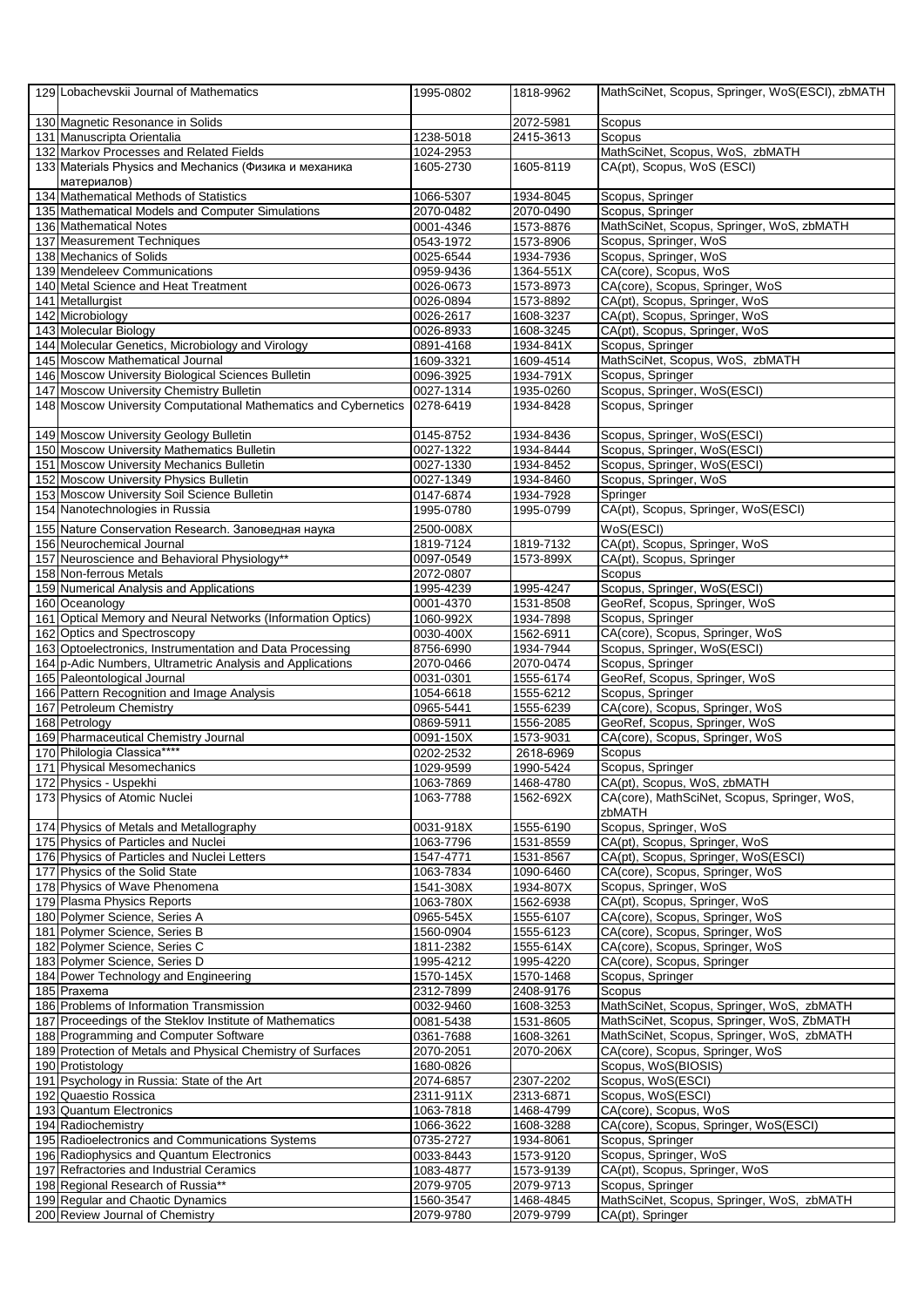| 201 Reviews on Advanced Materials Science                              | 1606-5131              | 1605-8127 | Scopus, WoS                                     |
|------------------------------------------------------------------------|------------------------|-----------|-------------------------------------------------|
| 202 Russian Aeronautics                                                | 1068-7998              | 1934-7901 | Scopus, Springer                                |
| 203 Russian Agricultural Sciences                                      | 1068-3674              | 1934-8037 | Springer                                        |
| 204 Russian Chemical Bulletin                                          | 1066-5285              | 1573-9171 | CA(core), Scopus, Springer, WoS                 |
| 205 Russian Chemical Reviews                                           | 0036-021X              | 1468-4837 | CA(core), Scopus, WoS                           |
| 206 Russian Electrical Engineering                                     | 1068-3712              | 1934-8010 | Scopus, Springer                                |
| 207 Russian Electronic Journal of Radiology (Российский                |                        | 2222-7415 | Scopus                                          |
|                                                                        |                        |           |                                                 |
| электронный журнал лучевой диагностики)                                |                        |           |                                                 |
| 208 Russian Engineering Research**                                     | 1068-798X              | 1934-8088 | Scopus, Springer                                |
| 209 Russian Entomological Journal                                      | 0132-8069              |           | Scopus, WoS (BIOSIS, ZR)                        |
| 210 Russian Geology and Geophysics                                     | 1068-7971              | 1878-030X | Scopus, WoS                                     |
| 211 Russian Journal of Applied Chemistry                               | 1070-4272              | 1608-3296 | CA(core), Scopus, Springer, WoS                 |
| 212 Russian Journal of Biological Invasions                            | 2075-1117              | 2075-1125 | Scopus, Springer                                |
| 213 Russian Journal of Biomechanics                                    | 1812-5123              | 2410-065X | Scopus                                          |
| 214 Russian Journal of Bioorganic Chemistry                            | 1068-1620              | 1068-330X | CA(core), Scopus, Springer, WoS                 |
| 215 Russian Journal of Building Construction and Architecture          | 2542-0526              |           | WoS(ESCI)                                       |
| 216 Russian Journal of Coordination Chemistry                          | 1070-3284              | 1608-3318 | CA(core), Scopus, Springer, WoS                 |
| 217 Russian Journal of Developmental Biology                           | 1062-3604              | 1608-3326 | CA(pt), Scopus, Springer, WoS                   |
| 218 Russian Journal of Earth Sciences                                  | 1681-1178              | 1681-1208 | Scopus, WoS(ESCI)                               |
| 219 Russian Journal of Ecology                                         | 1067-4136              | 1608-3334 | CA(pt), GeoRef, Scopus, Springer, WoS           |
| 220 Russian Journal of Electrochemistry                                | 1023-1935              | 1608-3342 | CA(core), Scopus, Springer, WoS                 |
| 221 Russian Journal of General Chemistry                               | 1070-3632              | 1608-3350 | CA(core), Scopus, Springer, WoS                 |
| 222 Russian Journal of Genetics                                        | 1022-7954              | 1608-3369 | CA(core). Scopus, Springer, WoS                 |
| 223 Russian Journal of Genetics: Applied Research**                    | 2079-0597              | 2079-0600 | CA(pt), Scopus, Springer                        |
| 224 Russian Journal of Herpetology                                     |                        |           | Scopus, WoS                                     |
|                                                                        | 1026-2296              |           |                                                 |
| 225 Russian Journal of Inorganic Chemistry                             | 0036-0236              | 1531-8613 | CA(core), Scopus, Springer, WoS                 |
| 226 Russian Journal of Marine Biology                                  | 1063-0740              | 1608-3377 | CA(pt), Scopus, Springer, WoS                   |
| 227 Russian Journal of Mathematical Physics                            | 1061-9208              | 1555-6638 | MathSciNet, Scopus, Springer, WoS, zbMATH       |
| 228 Russian Journal of Nematology                                      | 0869-6918              |           | Scopus, WoS                                     |
| 229 Russian Journal of Nondestructive Testing                          | 1061-8309              | 1608-3385 | CA(pt), Scopus, Springer, WoS                   |
| 230 Russian Journal of Non-Ferrous Metals                              | 1067-8212              | 1934-970X | Scopus, Springer, WoS                           |
| 231 Russian Journal of Numerical Analysis and Mathematical             | 0927-6467              | 1569-3988 | Scopus, WoS                                     |
| Modelling                                                              |                        |           |                                                 |
| 232 Russian Journal of Organic Chemistry                               | 1070-4280              | 1608-3393 | CA(core), Scopus, Springer, WoS                 |
| 233 Russian Journal of Pacific Geology                                 | 1819-7140              | 1819-7159 | Scopus, Springer, WoS                           |
| 234 Russian Journal of Physical Chemistry A. Focus on Chemistry        | 0036-0244              | 1531-863X | CA(core), Scopus, Springer, WoS                 |
|                                                                        |                        |           |                                                 |
| 235 Russian Journal of Physical Chemistry B. Focus on Physics          | 1990-7931              | 1990-7923 | CA(core), Scopus, Springer, WoS                 |
|                                                                        |                        |           |                                                 |
| 236 Russian Journal of Plant Physiology                                | 1021-4437              | 1608-3407 | CA(core), Scopus, Springer, WoS                 |
| 237 Russian Journal of Theriology                                      | 1682-3559              | 1819-7159 | Scopus, WoS (BIOSIS, ZR)                        |
| 238 Russian Law Journal                                                | 2309-8678              | 2312-3605 | Scopus, WoS(ESCI)                               |
| 239 Russian Mathematical Surveys                                       | 0036-0279              | 1468-4829 | MathSciNet, Scopus, WoS, zbMATH                 |
| 240 Russian Mathematics                                                | 1066-369X              | 1934-810X | MathSciNet, Scopus, Springer, WoS(ESCI), ZbMATH |
|                                                                        |                        |           |                                                 |
| 241 Russian Metallurgy (Metally)                                       |                        |           | Scopus, Springer, WoS(ESCI)                     |
|                                                                        |                        |           |                                                 |
|                                                                        | 0036-0295              | 1555-6255 |                                                 |
| 242 Russian Meteorology and Hydrology                                  | 1068-3739              | 1934-8096 | Scopus, Springer, WoS                           |
| 243 Russian Microelectronics                                           | 1063-7397              | 1608-3415 | CA(pt), Scopus, Springer                        |
| 244 Russian Open Medical Journal                                       |                        | 2304-3415 | Scopus, WoS(ESCI)                               |
| 245 Russian Physics Journal                                            | 1064-8887              | 1573-9228 | CA(pt), MathSciNet, Scopus, Springer, WoS,      |
|                                                                        |                        |           | ZbMATH                                          |
| 246 Russian Politics and Law**                                         | 1061-1940              | 1558-0962 | Scopus, WoS                                     |
| 247 Russian Studies in Literature**                                    | 1061-1975              | 1944-7167 | Scopus, WoS                                     |
| 248 Russian Studies in Philosophy**                                    | 1061-1967              | 1558-0431 | Scopus, WoS                                     |
| 249 Ruthenica                                                          | 0136-0027              | 2307-7336 | Scopus, WoS (ZR)                                |
| 250 Sbornik Mathematics                                                | 1064-5616              | 1468-4802 | MathSciNet, Scopus, WoS, zbMATH                 |
| 251 Schole. Философское антиковедение и классическая                   | 1995-4328              | 1995-4336 | Scopus                                          |
| традиция                                                               |                        |           |                                                 |
| 252 Scientific and Technical Information Processing                    | 0147-6882              | 1934-8118 | Scopus, Springer, WoS(ESCI)                     |
|                                                                        | 2075-0811              | 2077-0219 | WoS(ESCI)                                       |
| 253 Scientific herald of the Voronezh State University of Architecture |                        |           |                                                 |
| and Civil Engineering. Construction and architecture (pyc.             |                        |           |                                                 |
| вариант: Научный вестник Воронежского государственного                 |                        |           |                                                 |
| архитектурно-строительного университета. Строительство и               |                        |           |                                                 |
| архитектура)                                                           |                        |           |                                                 |
| 254 Scrinium                                                           | 1817-7530              | 1817-7565 | Scopus                                          |
| 255 Seismic Instruments                                                | 0747-9239              | 1934-7871 | Springer, WoS(ESCI)                             |
| 256 Semiconductors                                                     | 1063-7826              | 1090-6479 | CA(core), Scopus, Springer, WoS                 |
| 257 Siberian Advances in Mathematics                                   | 1055-1344              | 1934-8126 | Scopus, Springer                                |
| 258 Siberian Mathematical Journal                                      | 0037-4466              | 1573-9260 | MathSciNet, Scopus, Springer, WoS, zbMATH       |
| 259 Slověne = Словъне. International Journal of Slavic Studies         | 2304-0785              | 2305-6754 | Scopus, WoS(ESCI)                               |
| 260 Social Evolution and History                                       | 1681-4363              |           | Scopus, WoS(ESCI)                               |
| 261 Social Sciences                                                    | 0134-5486              | 1938-2553 | Scopus                                          |
|                                                                        | 0038-0741              | 1573-9279 | Scopus, WoS                                     |
| 262 Soil Mechanics and Foundation Engineering                          |                        | 1608-3423 |                                                 |
| 263 Solar System Research                                              | 0038-0946              |           | CA(pt), Scopus, Springer, WoS                   |
| 264 Solar-Terrestrial Physics<br>265 Solid Fuel Chemistry              | 2500-0535<br>0361-5219 | 1934-8029 | WoS(ESCI)<br>CA(core), Scopus, Springer, WoS    |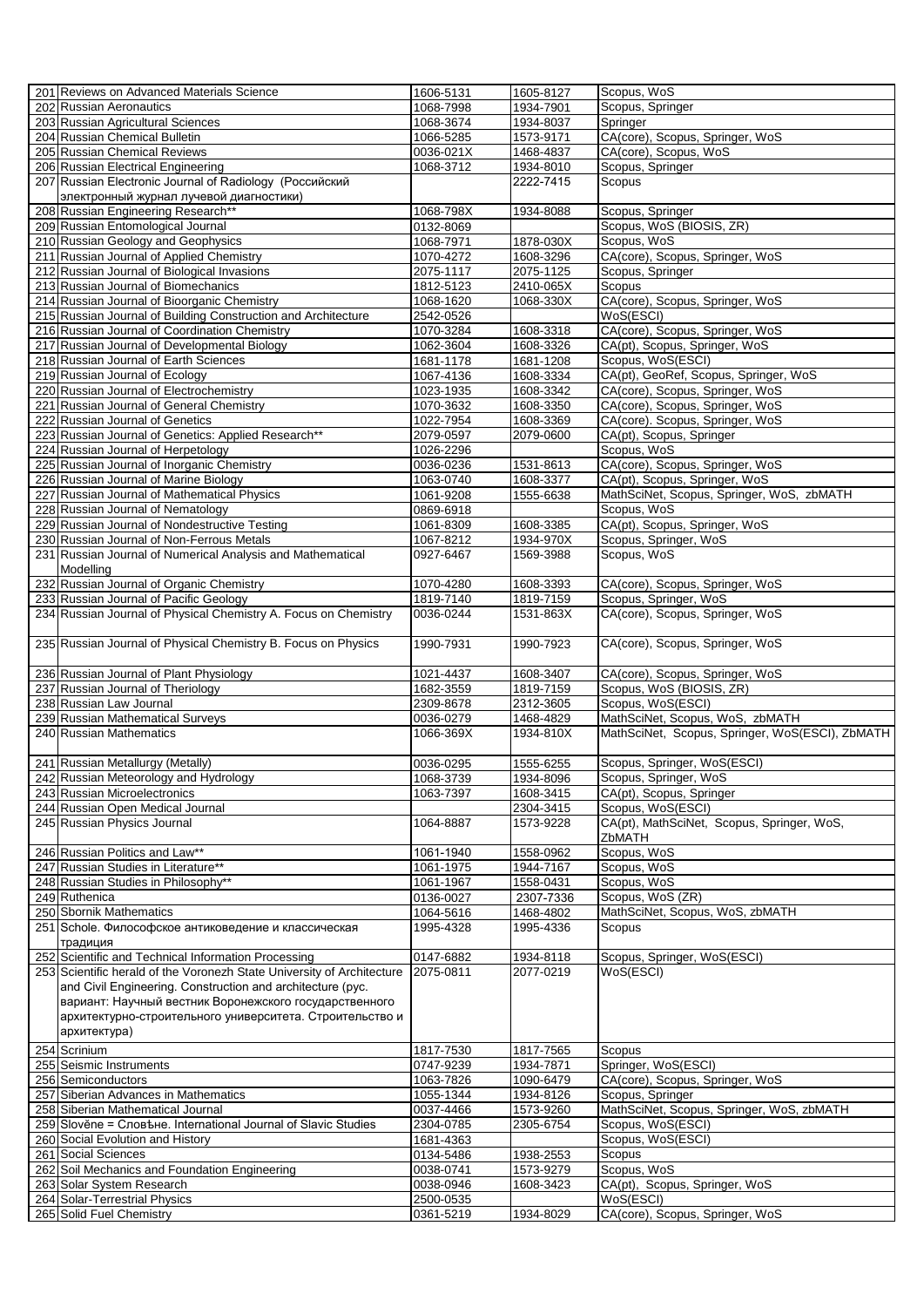| 266 St Petersburg Mathematical Journal                                                       | 1061-0022              | 1547-7371              | MathSciNet, Scopus, WoS                           |
|----------------------------------------------------------------------------------------------|------------------------|------------------------|---------------------------------------------------|
| 267 Steel in Translation**                                                                   | 0967-0912              | 1935-0988              | Scopus, Springer                                  |
| 268 Stratigraphy and Geological Correlation                                                  | 0869-5938              | 1555-6263              | Scopus, Springer, WoS                             |
| 269 Studia Slavica et Balcanica Petropolitana (Петербургские                                 | 1995-848X              |                        | Scopus, WoS(ESCI)                                 |
| славянские и балканские исследования)                                                        |                        |                        |                                                   |
| 270 Studies on Russian Economic Development                                                  | 1075-7007              | 1531-8664              | Scopus, Springer                                  |
| 271 Supercomputing Frontiers and Innovations                                                 | 2409-6008              | 2313-8734              | Scopus                                            |
| 272 Surface Engineering and Applied Electrochemistry                                         | 1068-3755              | 1934-8002              | Scopus, Springer, WoS(ESCI)                       |
| 273 Technical Physics                                                                        | 1063-7842              | 1090-6525              | CA(core), Scopus, Springer, WoS                   |
| 274 Technical Physics Letters                                                                | 1063-7850              | 1090-6533              | CA(core), Scopus, Springer, WoS                   |
| 275 Telecommunications and Radio Engineering                                                 | 0040-2508              | 1943-6009              | Scopus                                            |
| 276 Terra economicus                                                                         | 2073-6606              | 2410-4531              | WoS(ESCI)                                         |
| 277 Theoretical and Mathematical Physics                                                     | 0040-5779              | 1573-9333              | CA(pt), MathSciNet, Scopus, Springer, WoS,        |
|                                                                                              |                        |                        | Zentralblat MATH                                  |
| 278 Theoretical Foundations of Chemical Engineering                                          | 0040-5795              | 1608-3431              | CA(core), Scopus, Springer, WoS                   |
| 279 Theory of Probability and its Applications                                               | 0040-585X              | 1095-7219              | Scopus, WoS                                       |
| 280 Thermal Engineering                                                                      | 0040-6015              | 1555-6301              | CA(pt), Scopus, Springer                          |
| 281 Thermophysics and Aeromechanics                                                          | 0869-8643              | 1531-8699              | Scopus, Springer, WoS                             |
| 282 Transactions of the Moscow Mathematical Society                                          | 0077-1554              | 1547-738X              | MathScieNet, zbMATH                               |
| 283 Turczaninowia                                                                            | 1560-7259              | 1560-7267              | Scopus                                            |
| 284 Ural Mathematical Journal                                                                | 2414-3952              |                        | MathScieNet                                       |
| 285 Vestnik St. Petersburg University. Mathematics                                           | 1063-4541              | 1934-7855              | Scopus, Springer, WoS(ESCI)                       |
| 286 Water Resources                                                                          | 0097-8078              | 1608-344X              | CA(core), GeoRef, Scopus, Springer, WoS           |
| 287 Welding International                                                                    | 0950-7116              | 1754-2138              | Scopus                                            |
| 288 Zoosystematica Rossica*                                                                  | 0320-9180              | 2410-0226              | Scopus, WoS (BIOSIS, ZR)                          |
| 289 Авиакосмическая и экологическая медицина***                                              | 0233-528X              |                        | PubMed, Scopus, Springer, WoS(BIOSIS)             |
| 290 Автоматизация в промышленности                                                           | 1819-5962              |                        | MathSciNet, Scopus, Springer, WoS, zbMATH         |
| 291 Автоматика и телемеханика*                                                               | 0005-2310              |                        | MathSciNet, Scopus, Scopus, WoS, zbMATH           |
| 292 Автометрия*                                                                              | 0320-7102              |                        | Scopus, Springer                                  |
| 293 Агрохимия                                                                                | 0002-1881              |                        | CA(pt), WoS(BIOSIS)                               |
| 294 Актуальные проблемы теории и истории искусства                                           | 2312-2129              |                        | Scopus                                            |
| 295 Акустический журнал*                                                                     | 0320-7919              |                        | Scopus, Springer, WoS                             |
| 296 Акушерство и гинекология                                                                 | 0300-9092              | 2412-5679              | Scopus                                            |
| 297 Алгебра и анализ*                                                                        | 0234-0852              |                        | MathSciNet, Scopus, WoS, zbMATH                   |
| 298 Алгебра и логика*                                                                        | 0373-9252              |                        | MathSciNet, Scopus, WoS, zbMATH                   |
| 299 Альтернативная энергетика и экология                                                     | 1608-8298              |                        | CA(pt)                                            |
| 300 Анализ риска здоровью (Health Risk Analysis)                                             | 2542-2308              | 2308-1163              | Scopus                                            |
| 301 Аналитика и контроль                                                                     | 2073-1442              | 2073-1450              | Scopus                                            |
| 302 Ангиология и сосудистая хирургия                                                         | 1027-6661              |                        | PubMed, Scopus                                    |
|                                                                                              |                        |                        |                                                   |
| 303 Анестезиология и реаниматология                                                          | 0201-7563              | 2410-4698              | PubMed, Scopus, WoS(BIOSIS)                       |
| 304 Антибиотики и химиотерапия                                                               | 0235-2990              |                        | CA(core), PubMed, Scopus, WoS(BIOSIS)             |
| 305 Аридные экосистемы*                                                                      | 2079-0961              | 2079-0988              | Springer, WoS(ESCI)                               |
| 306 Артериальная гипертензия (Arterial Hypertension)                                         | 1607-419X              | 2411-8524              | Scopus                                            |
| 307 Археология, этнография и антропология Евразии*                                           | 1563-0102              |                        | Scopus, Springer, WoS(ESCI)                       |
| 308 Архив патологии                                                                          | 0004-1955              | 2309-1266              | PubMed, Scopus, WoS(BIOSIS)                       |
| 309 Астрономический вестник*                                                                 | 0320-930X              |                        | Scopus, WoS, zbMATH                               |
| 310 Астрономический журнал*                                                                  | 0004-6299              |                        | CA(pt), MathSciNet, Scopus, WoS, zbMATH           |
| 311 Астрофизический бюллетень*                                                               | 0320-9318              | 1990-3391              | Scopus, Springer, WoS                             |
| 312 Атомная энергия*                                                                         | 0004-7163              |                        | Scopus, Springer, WoS, zbMATH                     |
| 313 Балтийский регион (Baltic Region)                                                        | 2079-8555              | 2310-0524              | Scopus, WoS(ESCI)                                 |
| 314 Башкирский химический журнал                                                             | 0869-8406              |                        | CA(pt)                                            |
| 315 Безопасность жизнедеятельности                                                           | 1684-6435              |                        | CA(pt)                                            |
| 316 Бизнес-информатика                                                                       | 1998-0663              | 2587-8166              | WoS(ESCI)                                         |
| 317 Биологические мембраны*                                                                  | 0233-4755              |                        | CA(core), PubMed, Scopus, Springer, WoS           |
| 318 Биология внутренних вод*                                                                 | 0320-9652              |                        | Scopus, Springer, WoS(ZR)                         |
| 319 Биология моря*                                                                           | 0134-3475              |                        | Scopus, WoS                                       |
| 320 Биомедицинская химия*                                                                    | 2310-6972              | 2310-6905              | CA(core, pyc), PubMed, Scopus, Springer,          |
|                                                                                              |                        |                        | WoS(ESCI)                                         |
| 321 Биоорганическая химия*                                                                   | 0132-3423              | 1998-2860              | CA(pt), PubMed, Scopus, WoS                       |
| 322 Биотехнология*** ****                                                                    | 0234-2758              |                        | Scopus, WoS(BIOSIS)                               |
| 323 Биофармацевтический журнал*                                                              | 2073-8099              |                        | CA(pt-pyc), Scopus                                |
| 324 Биофизика*                                                                               | 0006-3029              |                        | CA(core), GeoRef, PubMed, Scopus, Springer, WoS,  |
|                                                                                              |                        |                        | WoS(BIOSIS, ZR)                                   |
| 325 Биохимия*                                                                                | 0320-9725              |                        | CA(core), Scopus, Springer, WoS                   |
| 326 Ботанический журнал                                                                      | 0006-8136              |                        | WoS(BIOSIS, ZR)                                   |
| 327 Былые годы                                                                               | 2073-9745              | 2310-0028              | Scopus, WoS(ESCI)                                 |
| 328 Бюллетень Дальневосточного малакологического общества                                    | 1560-8425              |                        | WoS(ZR)                                           |
|                                                                                              |                        |                        |                                                   |
| 329 Бюллетень Московского общества испытателей природы.                                      | 0027-1403              |                        | WoS(BIOSIS, ZR)                                   |
| Биологический отдел                                                                          |                        |                        |                                                   |
| 330 Бюллетень Московского общества испытателей природы.                                      | 0366-1318              |                        | WoS(ZR)                                           |
| Отдел геологический                                                                          |                        |                        |                                                   |
| 331 Бюллетень сибирской медицины                                                             | 1682-0363              | 1819-3684              | Scopus, WoS(ESCI)                                 |
| 332 Бюллетень экспериментальной биологии и медицины*                                         | 0365-9615              |                        | Scopus, Springer, WoS                             |
| 333 Вавиловский журнал генетики и селекции<br>334 Вестник архивиста (HERALD OF AN ARCHIVIST) | 2500-0462<br>2073-0101 | 2500-3259<br>2073-0101 | Scopus, Springer, WoS(ESCI), WoS(ZR)<br>WoS(ESCI) |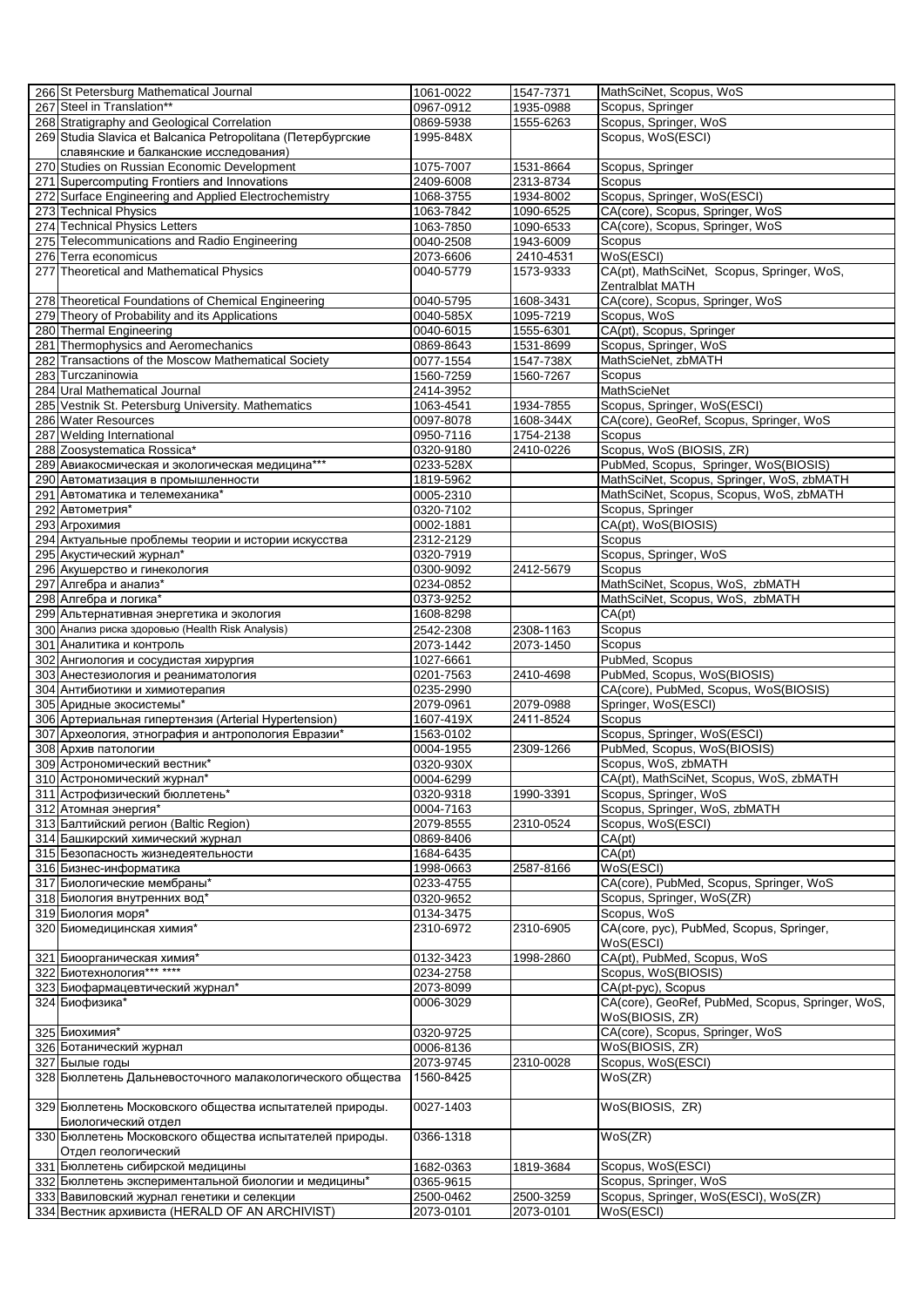| 335 Вестник Волгоградского государственного университета.<br>Серия 2. Языкознание                                 | 1998-9911              | 2409-1979 | WoS(ESCI)                                   |
|-------------------------------------------------------------------------------------------------------------------|------------------------|-----------|---------------------------------------------|
| 336 Вестник Волгоградского государственного университета.                                                         | 1998-9938              | 2312-8704 | WoS(ESCI)                                   |
| Серия 4. История, регионоведение, международные                                                                   |                        |           |                                             |
| отношения                                                                                                         |                        |           |                                             |
| 337 Вестник Воронежского государственного университета.                                                           | 1609-0691              |           | GeoRef, WoS (ZR)                            |
| Серия Геология                                                                                                    |                        |           |                                             |
| 338 Вестник Воронежского государственного университета.                                                           | 1609-0705              |           | Scopus                                      |
| Серия Физика, Математика / Proceedings of Voronezh State                                                          |                        |           |                                             |
| University. Series Physics, Mathematics<br>339 Вестник Дальневосточного отделения Российской академии             | 0869-7698              |           | WoS (ZR)                                    |
| наук                                                                                                              |                        |           |                                             |
| 340 Вестник дерматологии и венерологии                                                                            | 0042-4609              |           | WoS(BIOSIS)                                 |
| 341 Вестник древней истории                                                                                       | 0321-0391              |           | Scopus, WoS(ESCI)                           |
| 342 Вестник Института геологии Коми Научного Центра                                                               | 2221-1381              |           | GeoRef                                      |
| Уральского отделения Российской академии наук                                                                     |                        |           |                                             |
| 343 Вестник Казанского технологического университета                                                              | 1998-7072              |           | CA(pt)                                      |
| 344 Вестник КРАУНЦ. Физико-математические науки                                                                   | 2079-6641              | 2079-665X | <b>MathSciNet</b>                           |
| 345 Вестник машиностроения***                                                                                     | 0042-4633              |           | CA(pt - pyc), Scopus, Springer              |
| 346 Вестник МГИМО Университета / MGIMO Review of                                                                  | 2071-8160              | 2541-9099 | WoS(ESCI)                                   |
| <b>International Relations</b><br>347 Вестник международных организаций /International                            | 1996-7845              |           | Scopus, WoS(ESCI)                           |
| Organisations Research Journal                                                                                    |                        |           |                                             |
| 348 Вестник Мордовского университета (MORDOVIA                                                                    | 0236-2910              | 2313-0636 | WoS(ESCI)                                   |
| UNIVERSITY BULLETIN)                                                                                              |                        |           |                                             |
| 349 Вестник Московского государственного технического                                                             | 1812-3368              |           | Scopus                                      |
| университета им. Н.Э. Баумана. Серия: Естественные науки                                                          |                        |           |                                             |
|                                                                                                                   |                        |           |                                             |
| 350 Вестник Московского университета. Серия 1. Математика.                                                        | 0579-9368              |           | Scopus, Springer, WoS(ESCI)                 |
| Механика* (пер. Moscow University Mathematics Bulletin)                                                           |                        |           |                                             |
|                                                                                                                   |                        |           |                                             |
| 351 Вестник Московского университета. Серия 15.                                                                   | 0137-0782              |           | MathSciNet, Scopus, Springer, zbMATH        |
| Вычислительная математика и кибернетика*<br>352 Вестник Московского университета. Серия 16. Биология*             | 0137-0952              |           | CA(pt), Scopus, Springer, WoS (BIOSIS, ZR)  |
| 353 Вестник Московского университета. Серия 17.                                                                   | 0137-0944              | 1934-7928 | CA(pt), Springer, WoS(BIOSIS)               |
| Почвоведение*                                                                                                     |                        |           |                                             |
| 354 Вестник Московского университета. Серия 2. Химия*                                                             | 0579-9384              | 1728-2101 | CA(core), Scopus, Springer, WoS(ESCI)       |
| 355 Вестник Московского университета. Серия 3. Физика и                                                           | 0579-9392              |           | CA(pt), Scopus, Springer, WoS               |
| астрономия*                                                                                                       |                        |           |                                             |
| 356 Вестник Московского университета. Серия 4. Геология* (пер. 0579-9406                                          |                        |           | CA(pt), GeoRef, Scopus, Springer, WoS(ESCI) |
| MOSCOW UNIVERSITY GEOLOGY BULLETIN)                                                                               |                        |           |                                             |
| 357 Вестник Московского университета. Серия 5. География<br>358 Вестник Мурманского государственного технического | 0579-9414<br>1560-9278 | 1997-4736 | Scopus<br>GeoRef, WoS (ZR)                  |
| университета (Вестник МГТУ)                                                                                       |                        |           |                                             |
| 359 Вестник Новосибирского государственного педагогического                                                       |                        | 2226-3365 | Scopus                                      |
| университета                                                                                                      |                        |           |                                             |
| 360 Вестник НПО им. С.А. Лавочкина***                                                                             | 2075-6941              | 2311-3367 | CA(pt), Scopus, Springer, WoS               |
| 361 Вестник оториноларингологии                                                                                   | 0042-4668              | 2309-1274 | PubMed, Scopus, WoS(BIOSIS)                 |
| 362 Вестник офтальмологии                                                                                         | 0042-465X              | 2309-1282 | PubMed, Scopus                              |
| 363 Вестник Пермского университета. История (PERM                                                                 | 2219-3111              |           | WoS(ESCI)                                   |
| UNIVERSITY HERALD-HISTORY)                                                                                        |                        |           |                                             |
| 364 Вестник Пермского университета. Серия Геология<br>365 Вестник Пермского университета. Юридические науки       | 1994-3601<br>1995-4190 |           | GeoRef<br>WoS(ESCI)                         |
| 366 Вестник ПНИПУ. Механика (Вестник Пермского                                                                    | 2224-9893              | 2226-1869 | Scopus                                      |
| национального исследовательского политехнического                                                                 |                        |           |                                             |
| университета. Механика)                                                                                           |                        |           |                                             |
| 367 Вестник рентгенологии и радиологии                                                                            | 0042-4676              |           | PubMed, Scopus                              |
| 368 Вестник Российского государственного медицинского                                                             | 2500-1094              | 2542-1204 | Scopus                                      |
| университета (Вестник РГМУ)                                                                                       |                        |           |                                             |
| 369 Вестник Российского университета дружбы народов. Серия                                                        | 2312-9182              | 2312-9212 | Scopus, WoS(ESCI)                           |
| Лингвистика (RUDN JOURNAL OF LINGUISTICS)                                                                         |                        |           |                                             |
| 370 Вестник Российского университета дружбы народов.                                                              | 2313-2272              | 2408-8897 | Scopus                                      |
| Социология / RUDN Journal of Sociology                                                                            |                        |           |                                             |
| 371 Вестник Российского фонда фундаментальных                                                                     | 1605-8070              | 2410-4639 | CA(pt)                                      |
| исследований                                                                                                      |                        |           |                                             |
| 372 Вестник Российской академии медицинских наук                                                                  | 0869-6047              |           | PubMed, Scopus, WoS(BIOSIS)                 |
| 373 Вестник Российской академии наук*                                                                             | 0869-5873              |           | CA(pt), Scopus, Springer, WoS               |
| 374 Вестник Самарского государственного технического                                                              | 1991-8615              | 2310-7081 | WoS(ESCI)                                   |
| университета. Серия Физико-математические науки<br>375 Вестник Самарского государственного университета.          | 1810-5378              |           | zbMATH                                      |
| Естественнонаучная серия                                                                                          |                        |           |                                             |
| 376 Вестник Санкт-Петербургского университета. Философия и                                                        | 2542-2278              | 2541-9382 | Scopus, WoS(ESCI)                           |
| конфликтология****                                                                                                |                        |           |                                             |
|                                                                                                                   |                        |           |                                             |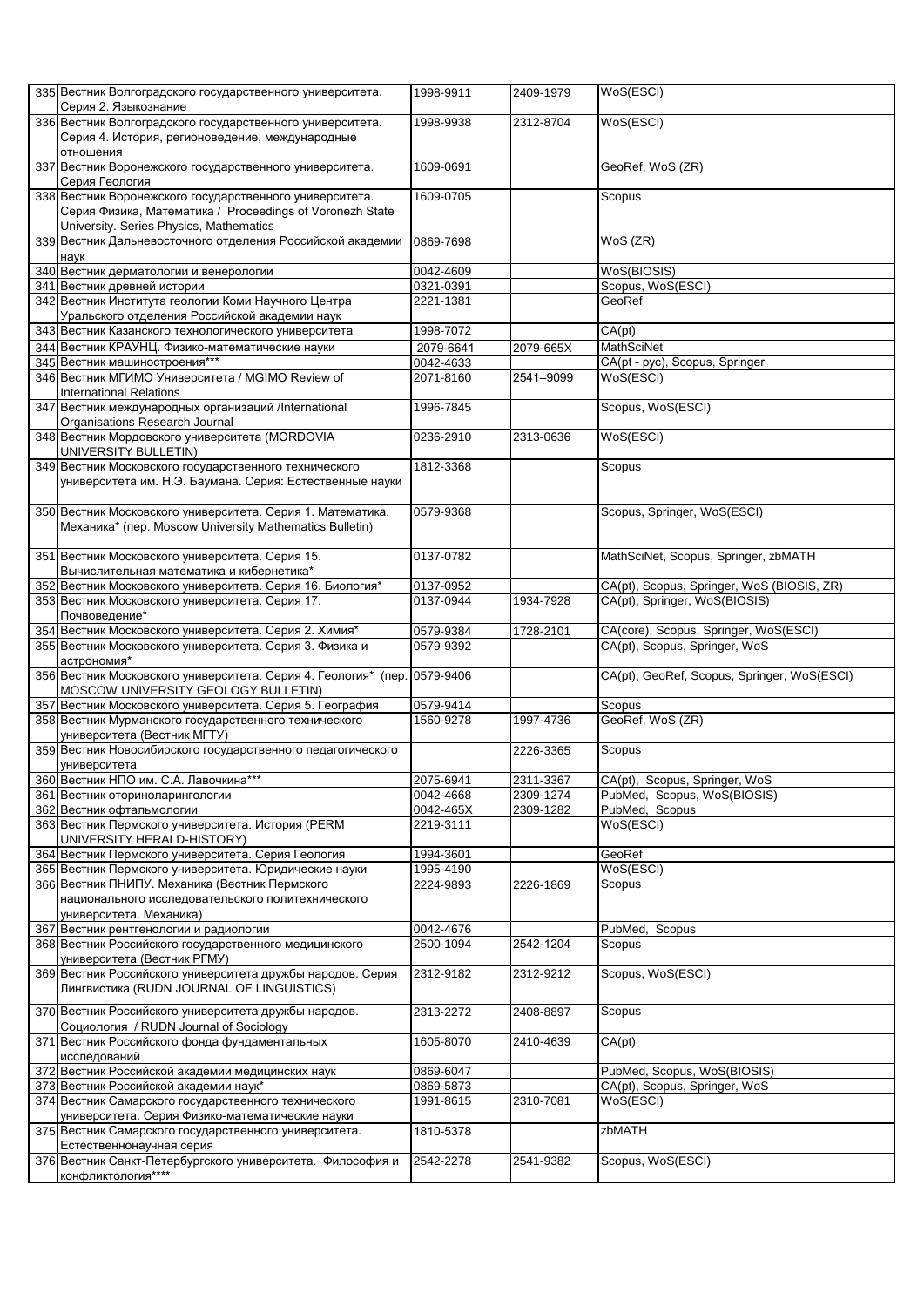|                                                                        |           | 2542-226X |                                                   |
|------------------------------------------------------------------------|-----------|-----------|---------------------------------------------------|
| 377 Вестник Санкт-Петербургского университета. Экономика (ST 1026-356X |           |           | WoS(ESCI)                                         |
| PETERSBURG UNIVERSITY JOURNAL OF ECONOMIC                              |           |           |                                                   |
| STUDIES)                                                               |           |           |                                                   |
| 378 Вестник Санкт-Петербургского университета. Право                   |           |           | WoS(ESCI)                                         |
| (VESTNIK OF SAINT PETERSBURG UNIVERSITY LAW)                           |           |           |                                                   |
| 379 Вестник Санкт-Петербургского университета. Серия 1.                | 1025-3106 |           | Scopus, zbMATH                                    |
| Математика. Механика, Астрономия*                                      |           |           |                                                   |
| 380 Вестник Санкт-Петербургского университета. Серия 10.               | 1811-9905 | 2542-2251 | Scopus, WoS(ESCI)                                 |
| Прикладная математика. Информатика. Процессы                           |           |           |                                                   |
| управления                                                             |           |           |                                                   |
| 381 Вестник Санкт-Петербургского университета. Серия 15.               | 2221-3007 | 2542-2243 | Scopus, WoS(ESCI)                                 |
|                                                                        |           |           |                                                   |
| Искусствоведение                                                       |           |           |                                                   |
| 382 Вестник Санкт-Петербургского университета. Серия 2.                | 1812-9323 | 2541-9390 | Scopus, WoS(ESCI)                                 |
| История                                                                |           |           |                                                   |
| 383 Вестник Санкт-Петербургского университета. Серия 3.                | 1025-8604 |           | WoS(ZR)                                           |
| Биология                                                               |           |           |                                                   |
| 384 Вестник Санкт-Петербургского университета. Серия 4.                | 1024-8579 |           | CA(core), Scopus                                  |
| Физика. Химия                                                          |           |           |                                                   |
| 385 Вестник Санкт-Петербургского университета. Серия 7.                | 1029-7456 |           | GeoRef, WoS(ZR)                                   |
| Геология. География (новое название Вестник Санкт-                     |           |           |                                                   |
|                                                                        |           |           |                                                   |
| Петербургского университета. Науки о Земле. ISSN 2541-                 |           |           |                                                   |
| 9668/2587-585X)                                                        |           |           |                                                   |
| 386 Вестник славянских культур                                         | 2073-9567 |           | WoS(ESCI)                                         |
| 387 Вестник Тамбовского государственного технического                  | 0136-5835 |           | CA(pt)                                            |
| университета                                                           |           |           |                                                   |
| 388 Вестник Тверского государственного университета. Серия:            | 1995-0160 |           | WoS (ZR)                                          |
| Биология и экология                                                    |           |           |                                                   |
| 389 Вестник Томского государственного университета (TOMSK              | 1561-7793 | 1561-803X | WoS(ESCI)                                         |
| STATE UNIVERSITY JOURNAL)                                              |           |           |                                                   |
|                                                                        |           |           |                                                   |
| 390 Вестник Томского государственного университета. Биология           | 1998-8591 | 2311-2077 | Scopus, WoS(ZR)                                   |
|                                                                        |           |           |                                                   |
| 391 Вестник Томского государственного университета. История            | 1998-8613 | 2311-2387 | WoS(ESCI)                                         |
|                                                                        |           |           |                                                   |
| 392 Вестник Томского государственного университета.                    | 2222-0836 | 2311-3685 | WoS(ESCI)                                         |
| Культурология и искусствоведение / TOMSK STATE                         |           |           |                                                   |
| UNIVERSITY JOURNAL OF CULTURAL STUDIES AND ART                         |           |           |                                                   |
| <b>HISTORY</b>                                                         |           |           |                                                   |
|                                                                        |           |           |                                                   |
| 393 Вестник Томского государственного университета.                    | 1998-8621 | 2311-2255 | MathSciNet, Scopus, WoS(ESCI)                     |
| Математика и механика                                                  |           |           |                                                   |
| 394 Вестник Томского государственного университета. Право              | 2225-3513 | 2311-3693 | WoS(ESCI)                                         |
|                                                                        |           |           |                                                   |
| 395 Вестник Томского государственного университета.                    | 2311-2085 | 1998-8605 | WoS(ESCI)                                         |
| Управление, вычислительная техника и информатика                       |           |           |                                                   |
| 396 Вестник Томского государственного университета.                    | 1998-6645 | 2310-5046 | Scopus, WoS(ESCI)                                 |
| Филология                                                              |           |           |                                                   |
| 397 Вестник Томского государственного университета.                    | 2311-2395 | 1998-863X | WoS(ESCI)                                         |
|                                                                        |           |           |                                                   |
| Философия. Социология. Политология                                     |           |           |                                                   |
| 398 Вестник трансплантологии и искусственных органов                   | 1995-1191 | 2412-6160 | Scopus, WoS(ESCI)                                 |
| 399 Вестник Удмуртского университета. Математика. Механика.            | 1994-9197 | 2076-5959 | Scopus, MathSciNet, zbMATH                        |
| Компьютерные науки                                                     |           |           |                                                   |
| 400 Вестник хирургии им. И.И. Грекова                                  | 0042-4625 |           | PubMed, Scopus                                    |
| 401 Вестник Южно-Уральского государственного университета.             | 2075-809X | 2409-6547 | zbMATH                                            |
| Серия «Математика. Механика. Физика»                                   |           |           |                                                   |
| 402 Вестник Южно-Уральского государственного университета.             | 2071-0216 | 2308-0256 | Scopus, WoS(ESCI), zbMATH                         |
| Серия Математическое моделирование и                                   |           |           |                                                   |
|                                                                        |           |           |                                                   |
| программирование*                                                      |           |           |                                                   |
| 403 ВИЧ-инфекция и иммуносупрессии                                     | 2077-9828 | 2078-1792 | Scopus                                            |
| 404 Владикавказский математический журнал                              | 1683-3414 | 1814-0807 | <b>MathSciNet</b>                                 |
| 405 Вода и экология: проблемы и решения                                | 2305-3488 |           | Scopus                                            |
| 406 Водные ресурсы*                                                    | 0321-0596 |           | Scopus, Springer, WoS                             |
| 407 Водоснабжение и санитарная техника                                 | 0321-4044 | 0321-4044 | CA(pt)                                            |
| 408 Военно-медицинский журнал                                          | 0026-9050 |           | CA(pt), PubMed, Scopus                            |
| 409 Вопросы атомной науки и техники. Серия Термоядерный                | 0202-3822 |           | CA(pt), MathSciNet, Scopus, Springer, WoS, zbMATH |
| синтез***                                                              |           |           |                                                   |
|                                                                        |           |           |                                                   |
| 410 Вопросы атомной науки и техники. Серия: Физика ядерных             | 0205-4671 |           | CA(pt), MathSciNet, Scopus, Springer, WoS, zbMATH |
| реакторов***                                                           |           |           |                                                   |
| 411 Вопросы вирусологии                                                | 0507-4088 | 2411-2097 | PubMed, Scopus, WoS (BIOSIS, ZR)                  |
| 412 Вопросы гинекологии, акушерства и перинатологии                    | 1726-1678 | 2414-9152 | Scopus                                            |
| 413 Вопросы государственного и муниципального управления               | 1999-5431 |           | Scopus, WoS(ESCI)                                 |
| (PUBLIC ADMINISTRATION ISSUES)                                         |           |           |                                                   |
| 414 Вопросы детской диетологии                                         | 1727-5784 | 2414-9519 | Scopus                                            |
| 415 Вопросы инженерной сейсмологии***                                  | 0132-2826 | 2311-9586 | GeoRef, Springer                                  |
| 416 Вопросы истории                                                    |           |           | WoS                                               |
|                                                                        | 0042-8779 | 1938-2561 |                                                   |
| 417 Вопросы истории естествознания и техники                           | 0205-9606 |           | MathSciNet, zbMATH                                |
| 418 Вопросы ихтиологии*                                                | 0042-8752 |           | Scopus, Springer, WoS(BIOSIS, ZR)                 |
| 419 Вопросы когнитивной лингвистики                                    | 1812-3228 |           | Scopus                                            |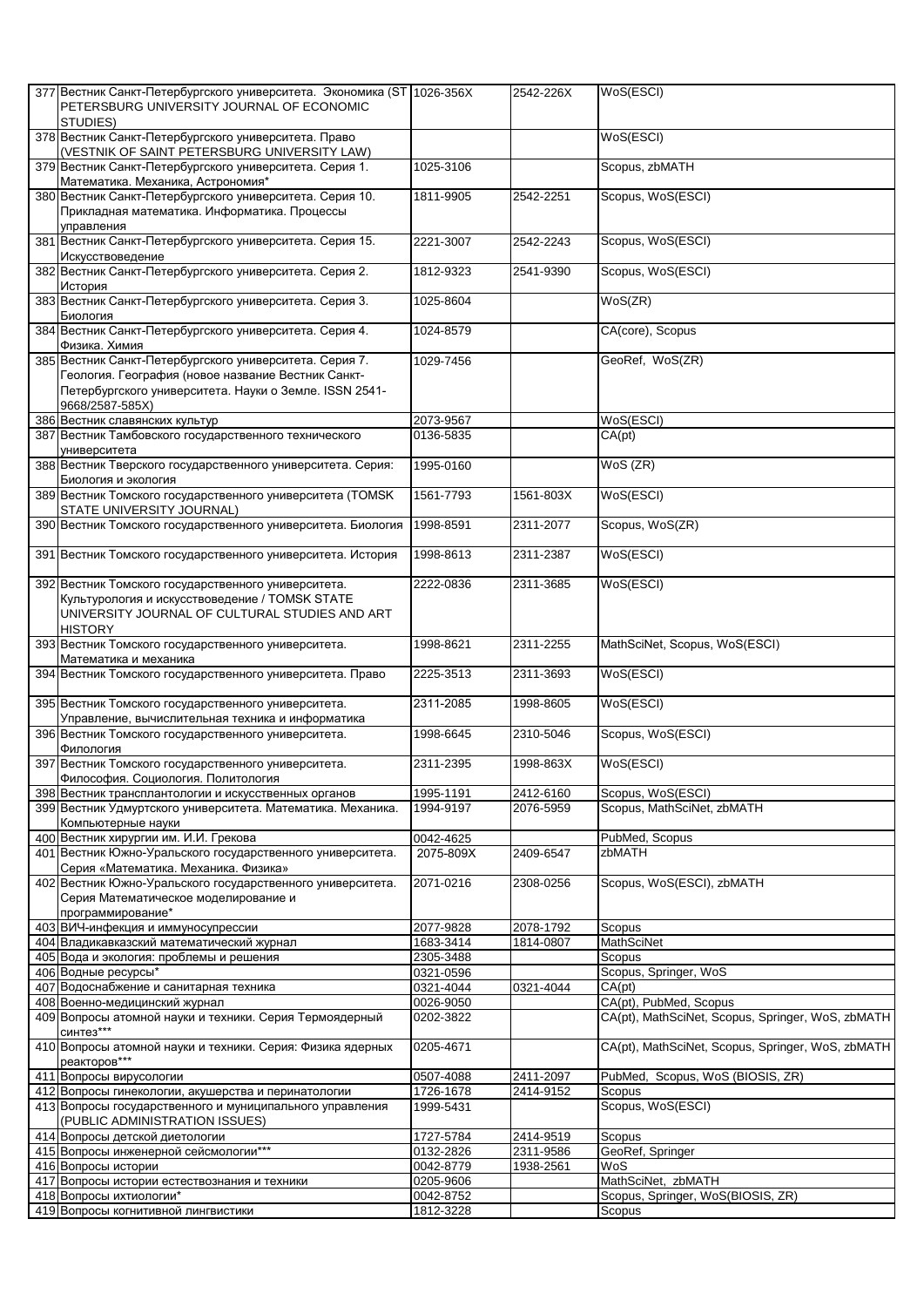|     | 420 Вопросы курортологии, физиотерапии и лечебной<br>физической культуры                                                                                                                           | 0042-8787     | 2309-1355            | PubMed, Scopus                                  |
|-----|----------------------------------------------------------------------------------------------------------------------------------------------------------------------------------------------------|---------------|----------------------|-------------------------------------------------|
|     | 421 Вопросы лексикографии (RUSSIAN JOURNAL OF<br>LEXICOGRAPHY)                                                                                                                                     | 2227-4200     | 2311-3758            | Scopus, WoS(ESCI)                               |
|     | 422 Вопросы материаловедения***                                                                                                                                                                    | 1994-6716     |                      | CA(pt), Scopus, Springer, WoS                   |
|     | 423 Вопросы нейрохирургии им. Н.Н. Бурденко (Журнал Вопросы 0042-8817<br>нейрохирургии им. Н.Н. Бурденко)                                                                                          |               | 2313-8254            | PubMed, Scopus                                  |
|     | 424 Вопросы образования                                                                                                                                                                            | 1814-9545     | 2412-4354            | Scopus, WoS(ESCI)                               |
|     | 425 Вопросы ономастики                                                                                                                                                                             | 1994-2400     | 1994-2451            | Scopus                                          |
|     | 426 Вопросы питания                                                                                                                                                                                | 0042-8833     |                      | PubMed, WoS(BIOSIS), Scopus                     |
|     | 427 Вопросы практической педиатрии                                                                                                                                                                 | 1817-7646     |                      | Scopus                                          |
|     | 428 Вопросы психологии                                                                                                                                                                             | $0042 - 8841$ |                      | PubMed, Scopus, WoS                             |
|     | 429 Вопросы современной педиатрии                                                                                                                                                                  | 1682-5527     | 1682-5535            | Scopus                                          |
|     | 430 Вопросы теории и практики журналистики / THEORETICAL                                                                                                                                           | 2308-6203     | 2308-6211            | WoS(ESCI)                                       |
|     | AND PRACTICAL ISSUES OF JOURNALISM                                                                                                                                                                 |               |                      |                                                 |
|     | 431 Вопросы философии**                                                                                                                                                                            | 0042-8744     |                      | Scopus; WoS                                     |
|     | 432 Вопросы экономики                                                                                                                                                                              | 0042-8736     |                      | Scopus, WoS(ESCI)                               |
|     | 433 Вопросы языкознания                                                                                                                                                                            | 0373-658X     |                      | Scopus, WoS, WoS(ESCI)                          |
|     | 434 Вопросы гематологии/онкологии и иммунопатологии в<br>педиатрии*                                                                                                                                | 1726-1708     |                      | Scopus                                          |
|     | 435 Вопросы онкологии                                                                                                                                                                              | 0507-3758     |                      | PubMed, Scopus, WoS(BIOSIS)                     |
|     | 436 Все материалы. Энциклопедический справочник                                                                                                                                                    | 1994-6260     |                      | CA(pt)                                          |
|     | 437 Всероссийский криминологический журнал (до №2 2016<br>название - Криминологический журнал Байкальского<br>государственного университета экономики и права) / Russian<br>journal of criminology | 2500-4255     | 2500-1442            | Scopus, WoS(ESCI)                               |
|     | 438 Вулканология и сейсмология*                                                                                                                                                                    | 0203-0306     |                      | CA(pt-pyc), GeoRef, Scopus, Springer, WoS       |
|     | 439 Высокомолекулярные соединения. Серия А*                                                                                                                                                        | 2308-1120     | 2412-9844            | CA(core), Scopus, Springer, WoS                 |
|     | 440 Высокомолекулярные соединения. Серия Б*                                                                                                                                                        | 2308-1139     | 2412-9852            | CA(core), Scopus, Springer, WoS                 |
|     | 441 Высокомолекулярные соединения. Серия С*                                                                                                                                                        | 2308-1147     | 2412-9860            | CA(core), Scopus, Springer, WoS                 |
|     | 442 Вычислительные технологии                                                                                                                                                                      | 1560-7534     | 2313-691X            | MathSciNet, zbMATH                              |
|     | 443 Газовая промышленность                                                                                                                                                                         | 0016-5581     |                      | CA(pt)                                          |
|     | 444 Гальванотехника и обработка поверхности                                                                                                                                                        | 0869-5326     |                      | CA(pt)                                          |
|     | 445 Гематология и трансфузиология                                                                                                                                                                  | 0234-5730     | $\sqrt{24}11 - 3042$ | PubMed, Scopus, WoS                             |
|     | 446 Генетика*                                                                                                                                                                                      | 0016-6758     |                      | PubMed, Scopus, Springer, WoS                   |
| 447 | Гений ортопедии                                                                                                                                                                                    | 1028-4427     | 2542-131X            | Scopus                                          |
|     | 448 Гены и клетки (до 2013 г. название - Клеточная                                                                                                                                                 | 2313-1829     |                      | Scopus                                          |
|     | трансплантология и тканевая инженерия)                                                                                                                                                             |               |                      |                                                 |
|     | 449 География и природные ресурсы* (GEOGRAPHY AND<br><b>NATURAL RESOURCES)</b>                                                                                                                     | 0206-1619     |                      | GeoRef, Scopus, Springer, WoS(ESCI)             |
|     | 450 Геодинамика и тектонофизика                                                                                                                                                                    |               | 2078-502X            | GeoRef, Scopus, WoS(ESCI)                       |
|     | 451 Геология и геофизика*                                                                                                                                                                          | 0016-7886     |                      | CA(pt pyc), GeoRef, Scopus, WoS                 |
|     | 452 Геология и минеральные ресурсы Сибири                                                                                                                                                          | 2078-0575     |                      | GeoRef                                          |
| 453 | Геология рудных месторождений*                                                                                                                                                                     | 0016-7770     |                      | CA(pt-pyc), GeoRef, Scopus, Springer, WoS       |
|     | 454 Геология, геофизика и разработка нефтяных и газовых                                                                                                                                            | 0234-1581     |                      | GeoRef                                          |
|     | месторождений                                                                                                                                                                                      | 0016-7940     |                      | GeoRef, Scopus, Springer, WoS                   |
|     | 455 Геомагнетизм и аэрономия*<br>456 Геоморфология                                                                                                                                                 | 0435-4281     |                      | GeoRef, Scopus, WoS                             |
|     | 457 Георесурсы                                                                                                                                                                                     | 1608-5043     | 1608-5078            | GeoRef, WoS(ESCI)                               |
|     | 458 Геотектоника*                                                                                                                                                                                  | 0016-853X     |                      | GeoRef, Scopus, Springer, WoS                   |
|     | 459 Геофизические исследования                                                                                                                                                                     | 1818-3735     | 2311-9543            | GeoRef                                          |
|     | 460 Геофизические процессы и биосфера***                                                                                                                                                           | 1811-0045     | 2311-9578            | GeoRef, MathSciNet, Scopus, Springer, WoS,      |
|     |                                                                                                                                                                                                    |               |                      | zbMATH                                          |
|     | 461 Геохимия* (пер. - Geochemistry International)                                                                                                                                                  | 0016-7525     |                      | CA(core), GeoRef, Scopus, Springer, WoS         |
|     | 462 Геоэкология, инженерная геология, гидрогеология,<br>геокриология***                                                                                                                            | 0869-7809     |                      | CA(pt), GeoRef, Scopus, Springer, WoS           |
|     | 463 Гигиена и санитария                                                                                                                                                                            | 0016-9900     | 2412-0650            | CA(pt), PubMed, Scopus, WoS(BIOSIS)             |
|     | 464 Гидротехническое строительство***                                                                                                                                                              | 0016-9714     |                      | Scopus                                          |
|     | 465 Гироскопия и навигация*                                                                                                                                                                        | 0869-7035     | 2075-0927            | Scopus, Springer                                |
|     | 466 Горный журнал                                                                                                                                                                                  | 0017-2278     |                      | CA(pt), Scopus                                  |
|     | 467 Государство, религия, церковь в России и за рубежом                                                                                                                                            | 2073-7203     | 2073-7211            | Scopus                                          |
|     | 468 Дальневосточный математический журнал                                                                                                                                                          | 1608-845X     |                      | MathSciNet, zbMATH                              |
|     | 469 Датчики и системы***                                                                                                                                                                           | 1992-7185     |                      | Scopus, Springer, WoS, zbMATH                   |
|     | 470 Дефектоскопия*                                                                                                                                                                                 | 0130-3082     |                      | GeoRef, Scopus, Springer, WoS                   |
|     | 471 Деформация и разрушение материалов***                                                                                                                                                          | 1814-4632     |                      | CA(pt), Scopus, Springer                        |
|     | 472 Диалог со временем                                                                                                                                                                             | 2073-7564     |                      | Scopus, WoS(ESCI)                               |
|     | 473 Динамические системы                                                                                                                                                                           | 0203-3755     |                      | zbMATH                                          |
|     | 474 Дискретная математика*                                                                                                                                                                         | 0234-0860     | 2305-3143            | MathSciNet, Scopus, zbMATH                      |
|     | 475 Дискретный анализ и исследование операций***                                                                                                                                                   | 1560-7542     |                      | MathSciNet, Scopus, Springer, zbMATH            |
|     | 476 Дифференциальные уравнения и процессы управления***                                                                                                                                            | 1817-2172     | 1817-2172            | MathSciNet, Scopus, Springer, WoS, zbMATH       |
|     | 477 Дифференциальные уравнения*                                                                                                                                                                    | 0374-0641     |                      | Scopus, Springer, WoS, zbMATH                   |
|     | 478 Доклады Академии наук*                                                                                                                                                                         | 0869-5652     |                      | CA(core), GeoRef, MathSciNet, Scopus, Springer, |
|     |                                                                                                                                                                                                    |               |                      | WoS, zbMATH                                     |
|     | 479 Древняя Русь. Вопросы медиевистики                                                                                                                                                             | 2071-9574     | 2071-9590            | WoS(ESCI)                                       |
|     |                                                                                                                                                                                                    |               |                      |                                                 |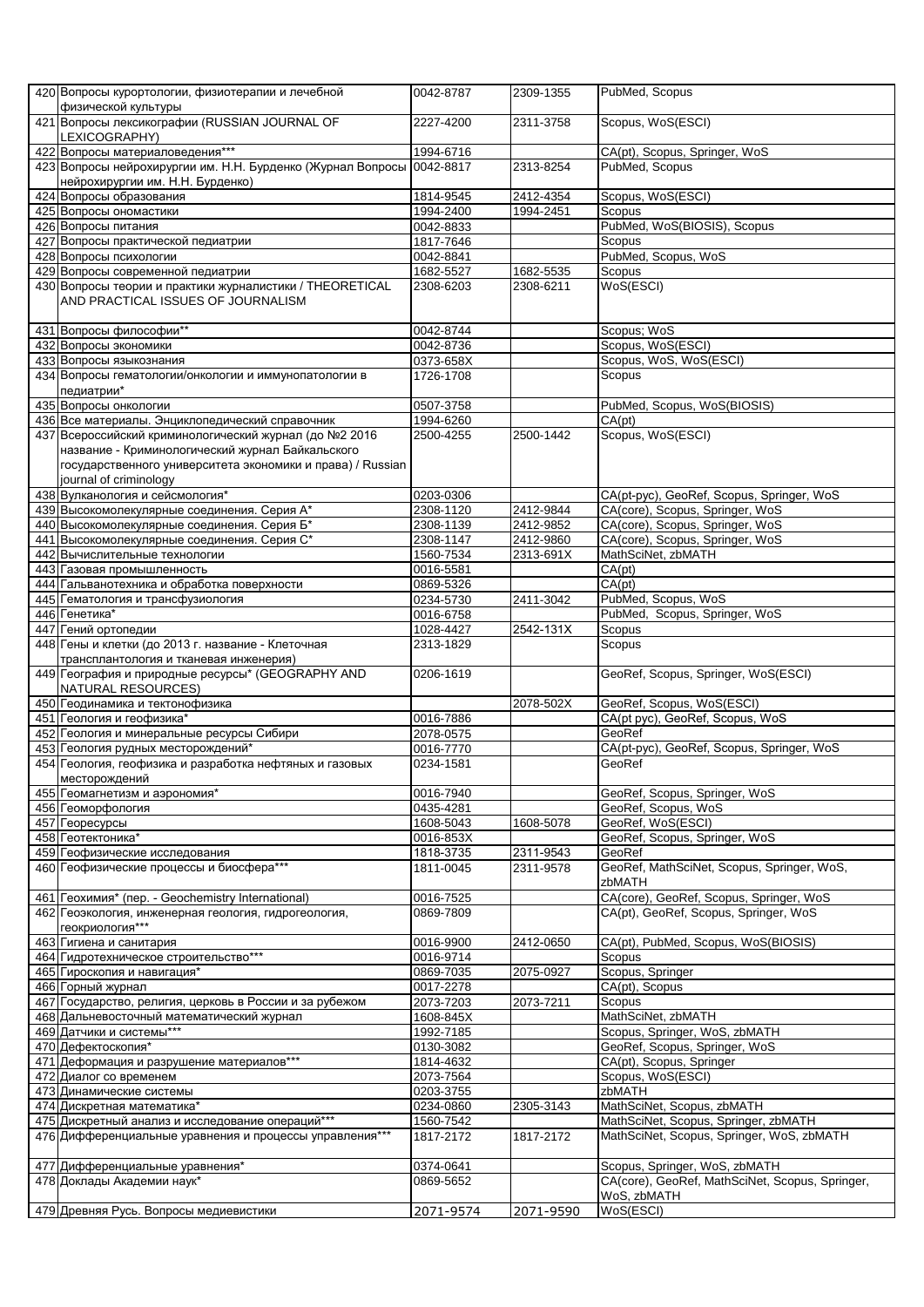|     | 480 Евразиатский энтомологический журнал                               | 1684-4866 |           | WoS(BIOSIS, ZR)                            |
|-----|------------------------------------------------------------------------|-----------|-----------|--------------------------------------------|
|     | 481 Естественные и технические науки                                   | 1684-2626 |           | CA(pt)                                     |
|     | 482 Женщина в российском обществе (Woman in Russian Society) 1992-2892 |           | 2500-221X | Scopus                                     |
|     |                                                                        |           |           |                                            |
|     |                                                                        |           |           | CA(pt), Scopus, WoS(ESCI)                  |
|     | 483 Жидкие кристаллы и их практическое использование (LIQUID 1991-3966 |           | 2499-9644 |                                            |
|     | CRYSTALS AND THEIR APPLICATION)                                        |           |           |                                            |
|     | 484 Журнал аналитической химии*                                        | 0044-4502 |           | GeoRef, Scopus, Springer, WoS              |
|     | 485 Журнал высшей нервной деятельности им. И.П. Павлова                | 0044-4677 |           | PubMed, Scopus, WoS                        |
|     | 486 Журнал вычислительной математики и математической                  | 0044-4669 |           | MathSciNet, Scopus, Springer, WoS, zbMATH  |
|     | физики*                                                                |           |           |                                            |
|     | 487 Журнал им. Н.В. Склифосовского «Неотложная медицинская 2223-9022   |           | 2541-8017 | Scopus                                     |
|     | помощь» / Sklifosovsky Journal Emergency Medical Care****              |           |           |                                            |
|     |                                                                        |           |           |                                            |
|     |                                                                        |           |           |                                            |
|     | 488 Журнал институциональных исследований                              | 2076-6297 | 2412-6039 | WoS(ESCI)                                  |
|     | 489 Журнал инфектологии                                                | 2072-6732 | 2499-9865 | Scopus                                     |
|     | 490 Журнал исследований социальной политики (JOURNAL OF                | 1727-0634 |           | Scopus, WoS(ESCI)                          |
|     | SOCIAL POLICY STUDIES)                                                 |           |           |                                            |
|     | 491 Журнал микробиологии, эпидемиологии и иммунобиологии               | 0372-9311 |           | PubMed, Scopus, WoS (BIOSIS, ZR)           |
|     |                                                                        |           |           |                                            |
|     | 492 Журнал неврологии и психиатрии им. С.С. Корсакова                  | 1997-7298 | 2309-4729 | PubMed, Scopus                             |
|     |                                                                        |           |           |                                            |
|     | 493 Журнал неорганической химии*                                       | 0044-457X |           | CA(core), GeoRef, Scopus, WoS              |
|     | 494 Журнал Новой экономической ассоциации                              | 2221-2264 |           | Scopus, WoS(ESCI)                          |
|     | 495 Журнал общей биологии***                                           | 0044-4596 |           | GeoRef, PubMed, Scopus, Springer, WoS      |
|     | 496 Журнал общей химии*                                                | 0044-460X |           | CA(core), GeoRef, Scopus, WoS              |
|     | 497 Журнал органической химии*                                         | 0514-7492 |           | CA(core), Scopus, Springer, WoS            |
|     | 498 Журнал прикладной химии*                                           | 0044-4618 |           | CA(core), GeoRef, Scopus, WoS              |
|     | 499 Журнал Сибирского федерального университета. Серия                 | 1997-1389 | 2313-5530 | WoS(ZR)                                    |
|     | Биология                                                               |           |           |                                            |
|     | 500 Журнал Сибирского федерального университета. Серия                 | 1997-1370 | 2313-6014 | Scopus                                     |
|     |                                                                        |           |           |                                            |
|     | Гуманитарные науки (Journal of Siberian Federal University.            |           |           |                                            |
|     | Humanities and Social Sciences)****                                    |           |           |                                            |
|     | 501 Журнал Сибирского федерального университета. Серия                 | 1997-1397 | 2313-6022 | Scopus, WoS(ESCI)                          |
|     | Математика и физика (JOURNAL OF SIBERIAN FEDERAL                       |           |           |                                            |
|     | UNIVERSITY MATHEMATICS PHYSICS)                                        |           |           |                                            |
|     | 502 Журнал Сибирского федерального университета. Серия:                | 1998-2836 | 2313-6049 | WoS(ESCI)                                  |
|     | Химия                                                                  |           |           |                                            |
|     |                                                                        | 2079-6900 |           | zbMATH                                     |
|     | 503 Журнал Средневолжского математического общества                    |           |           |                                            |
|     | 504 Журнал структурной химии*                                          | 0136-7463 |           | Scopus, WoS                                |
|     | 505 Журнал технической физики*                                         | 0044-4642 |           | GeoRef, Scopus, WoS, zbMATH                |
|     | 506 Журнал физической химии*                                           | 0044-4537 |           | CA(core), GeoRef, Scopus, WoS              |
|     | 507 Журнал эволюционной биохимии и физиологии*                         | 0044-4529 |           | PubMed, Scopus, Springer, WoS              |
|     | 508 Журнал экспериментальной и теоретической физики*                   | 0044-4510 |           | CA(core), GeoRef, Scopus, MathSciNet, WoS, |
|     |                                                                        |           |           | zbMATH                                     |
|     | 509 Заводская лаборатория. Диагностика материалов***                   | 1028-6861 |           | CA(core), Scopus, Springer, WoS            |
|     | 510 Записки Российского минералогического общества*** ****             | 0869-6055 |           | CA(pt), GeoRef, Scopus, Springer, WoS      |
|     |                                                                        |           |           |                                            |
|     |                                                                        |           |           |                                            |
|     | 511 Записки Горного института (Journal of Mining Institute)            | 2411-3336 | 2541-9404 | GeoRef, WoS(ESCI)                          |
|     | 512 Записки научных семинаров ПОМИ РАН***                              | 1072-3374 |           | Scopus, zbMATH                             |
|     | 513 Золотоордынское обозрение****                                      | 2308-152X | 2313-6197 | Scopus, WoS(ESCI)                          |
|     | 514 Зоологический журнал***                                            | 0044-5134 |           | Scopus, Springer, WoS                      |
|     | 515 Известия Академии наук. Серия химическая*                          | 1026-3500 |           | Scopus, WoS                                |
|     | 516 Известия вузов. Прикладная химия и биотехнология                   | 2227-2925 |           | CA(pt)                                     |
|     | 517 Известия высших учебных заведений. Авиационная техника*            | 0579-2975 |           | Scopus, Springer                           |
|     |                                                                        |           |           |                                            |
|     | 518 Известия высших учебных заведений. Геология и разведка             | 0016-7762 |           | CA(pt), GeoRef                             |
|     |                                                                        |           |           |                                            |
|     |                                                                        |           |           |                                            |
|     | 519 Известия высших учебных заведений. Горный журнал                   | 0536-1028 |           | GeoRef                                     |
|     | 520 Известия высших учебных заведений. Лесной журнал                   | 0536-1036 |           | CA(pt)                                     |
|     | 521 Известия высших учебных заведений. Математика                      | 0021-3446 | 2076-4626 | MathSciNet, Scopus, Springer, ZbMATH       |
|     | 522 Известия высших учебных заведений. Материалы                       | 1609-3557 | 2413-6387 | CA(pt)                                     |
|     | электронной техники***                                                 |           |           |                                            |
|     | 523 Известия высших учебных заведений. Порошковая                      | 1997-308X | 2412-8767 | CA(pt), Scopus, WoS                        |
|     | металлургия и функциональные покрытия***                               |           |           |                                            |
|     | 524 Известия высших учебных заведений. Прикладная                      | 0869-6632 | 2542-1905 | Scopus                                     |
|     | нелинейная динамика****                                                |           |           |                                            |
|     |                                                                        |           |           |                                            |
|     | 525 Известия высших учебных заведений. Радиофизика*                    | 0021-3462 |           | CA(pt), MathSciNet, Scopus, WoS, zbMATH    |
|     | 526 Известия высших учебных заведений. Северо-Кавказский               | 0321-3005 |           | CA(pt), WoS(ZR)                            |
|     | регион. Серия: Естественные науки                                      |           |           |                                            |
|     | 527 Известия высших учебных заведений. Северо-Кавказский               | 0321-2653 |           | CA(pt)                                     |
|     | регион. Серия: Технические науки                                       |           |           |                                            |
| 528 | Известия высших учебных заведений. Строительство                       | 0536-1052 |           | CA(pt)                                     |
|     | 529 Известия высших учебных заведений. Технология                      | 0021-3497 |           | CA(pt). Scopus                             |
|     | текстильной промышленности                                             |           |           |                                            |
|     | 530 Известия высших учебных заведений. Физика*                         | 0021-3411 |           | MathSciNet, Scopus, WoS, zbMATH            |
|     | 531 Известия высших учебных заведений. Химия и химическая              | 0579-2991 | 2500-3070 | CA(core), Scopus                           |
|     |                                                                        |           |           |                                            |
|     | технология                                                             |           |           |                                            |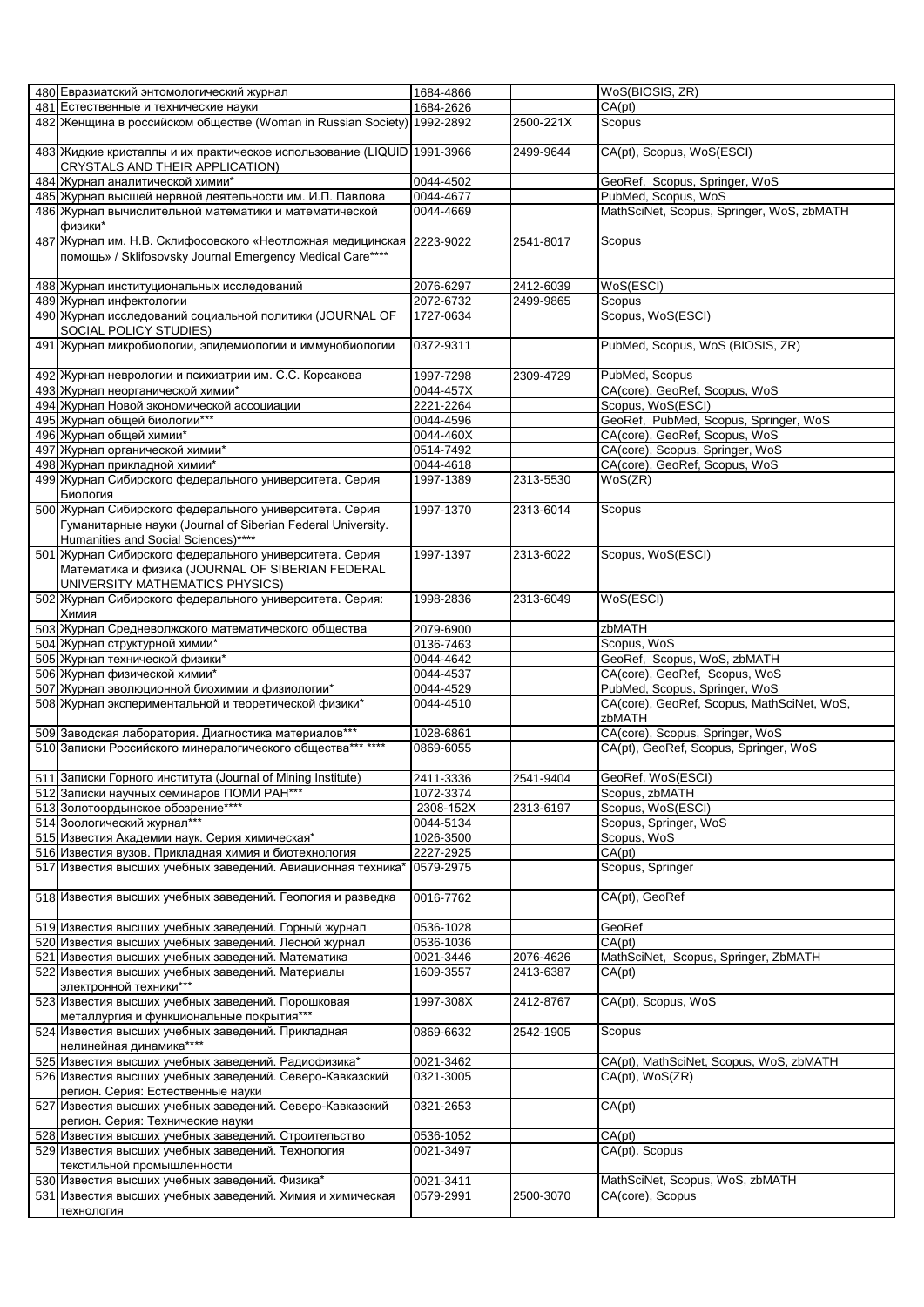| 532 Известия высших учебных заведений. Цветная металлургия* 0021-3438                                                                                     |           |           | CA(pt), Scopus, WoS                          |
|-----------------------------------------------------------------------------------------------------------------------------------------------------------|-----------|-----------|----------------------------------------------|
| 533 Известия высших учебных заведений. Черная<br>металлургия***                                                                                           | 0368-0797 | 2410-2091 | CA(pt - pyc), Scopus (рус, пер.)             |
| 534 Известия высших учебных заведений. Электроника***                                                                                                     | 1561-5405 |           | CA(pt), Scopus, Springer                     |
| 535 Известия высших учебных заведений. Ядерная энергетика                                                                                                 | 0204-3327 |           | Scopus                                       |
| 536 Известия Института математики и информатики Удмуртского 2226-3594<br>государственного университета                                                    |           | 2410-1737 | MathSciNet, WoS(ESCI), zbMATH                |
| 537 Известия Иркутского государственного университета. Серия<br>Математика                                                                                | 1997-7670 |           | zbMATH                                       |
| 538 Известия Иркутского государственного университета. Серия<br>Математика                                                                                | 1997-7670 | 2541-8785 | <b>zbMATH</b>                                |
| 539 Известия Российской академии наук. Механика жидкости и<br>газа*                                                                                       | 0568-5281 |           | MathSciNet, Scopus, Springer, zbMATH         |
| 540 Известия Российской академии наук. Механика твердого<br>тела*                                                                                         | 1026-3519 |           | Scopus, WoS, zbMATH                          |
| 541 Известия Российской академии наук. Серия Биологическая*                                                                                               | 1026-3470 |           | PubMed, Scopus, Springer                     |
| 542 Известия Российской академии наук. Серия Географическая                                                                                               | 0373-2444 |           | Scopus, Springer                             |
| 543 Известия Российской академии наук. Серия<br>Математическая*                                                                                           | 1607-0046 |           | MathSciNet, Scopus, WoS, zbMATH              |
| 544 Известия Российской академии наук. Серия Физическая*                                                                                                  | 1026-3489 |           | CA(core), Scopus, Springer, zbMATH           |
| 545 Известия Российской академии наук. Серия Химическая*                                                                                                  | 1026-3500 |           | CA(core), Scopus, Wos                        |
| 546 Известия Российской академии наук. Теория и системы<br>управления*                                                                                    | 1029-3620 |           | MathSciNet, Scopus, WoS, zbMATH              |
| 547 Известия Российской академии наук. Физика атмосферы и<br>океана*                                                                                      | 1023-6317 |           | CA(pt), MathSciNet, Scopus, WoS, zbMATH      |
| 548 Известия Российской академии наук. Физика Земли*                                                                                                      | 1026-3527 | 1531-8451 | GeoRef, MathSciNet, Scopus, Springer, WoS    |
| 549 Известия Российской академии наук. Энергетика***                                                                                                      | 0002-3310 |           | CA(pt-pyc), Scopus, Springer                 |
| 550 Известия Русского географического общества***                                                                                                         | 0869-6071 |           | Scopus, Springer                             |
| 551 Известия Самарского научного центра РАН                                                                                                               | 1990-5378 |           | WoS(ZR)                                      |
| 552 Известия Саратовского университета. Новая серия. Серия,<br>Математика, механика, информатика                                                          | 1816-9791 |           | MathSciNet, WoS(ESCI), zbMATH                |
| 553 Известия Тимирязевской сельскохозяйственной академии                                                                                                  | 0021-342X |           | WoS(BIOSIS)                                  |
| 554 Известия ТИНРО***                                                                                                                                     | 1606-9919 |           | CA(pt), Scopus, Springer, WoS                |
| 555 Известия Томского политехнического университета.<br>Инжиниринг георесурсовм (Bulletin of the Tomsk Polytechnic<br>University, Geo Assets Engineering) | 2413-1830 |           | GeoRef, Scopus, WoS(ESCI)                    |
| 556 Известия Тульского государственного университета. Науки о<br>Земле (PROCEEDINGS OF THE TULA STATES UNIVERSITY<br><b>SCIENCES OF EARTH)</b>            | 2218-5194 |           | WoS(ESCI)                                    |
| 557 Известия Уральского государственного горного<br>университета                                                                                          | 2307-2091 |           | GeoRef                                       |
| 558 Измерительная техника*                                                                                                                                | 0368-1025 |           | Scopus, WoS                                  |
| 559 Иммунология                                                                                                                                           | 0206-4952 |           | Scopus, WoS(BIOSIS)                          |
| 560 Инженерная физика                                                                                                                                     | 2072-9995 |           | CA(pt)                                       |
| 561 Инженерно-строительный журнал (MAGAZINE OF CIVIL<br><b>ENGINEERING)</b>                                                                               | 2071-4726 | 2071-0305 | Scopus, WoS(ESCI)                            |
| 562 Интеграция образования                                                                                                                                | 1991-9468 | 2308-1058 | Scopus                                       |
| 563 Инфекционные болезни                                                                                                                                  | 1729-9225 | 2414-9691 | Scopus                                       |
| 564 Инфекция и иммунитет (Russian Journal of Infection and<br>Immunity)                                                                                   | 2220-7619 | 2313-7398 | Scopus, WoS(ESCI)                            |
| 565 Информационные процессы***                                                                                                                            | 1819-5822 | 1819-5822 | Scopus, Springer, WoS                        |
| 566 Искусственный интеллект и принятие решений***                                                                                                         | 2071-8594 |           | Scopus, Springer                             |
| 567 Исследование Земли из космоса***                                                                                                                      | 0205-9614 |           | CA(pt)                                       |
| 568 История медицины                                                                                                                                      | 2500-2910 | 2409-5834 | Scopus                                       |
| 569 История. Электронный научно-образовательный журнал                                                                                                    |           | 2079-8784 | WoS(ESCI)                                    |
| 570 Кавказский энтомологический бюллетень                                                                                                                 | 1814-3326 |           | WoS(ZR)                                      |
| 571 Казанский медицинский журнал                                                                                                                          | 0368-4814 |           | WoS(BIOSIS)                                  |
| 572 Кардиоваскулярная терапия и профилактика                                                                                                              | 1728-8800 |           | PubMed, Scopus                               |
| 573 Кардиология                                                                                                                                           | 0022-9040 |           | PubMed, Scopus, WoS                          |
| 574 Катализ в промышленности*                                                                                                                             | 1816-0387 |           | CA(pt - pyc), Scopus, Springer, WoS          |
| 575 Квантовая электроника*                                                                                                                                | 0368-7147 |           | Scopus, WoS                                  |
| 576 Кинетика и катализ*                                                                                                                                   | 0453-8811 |           | CA(core, pyc), Scopus, Springer, WoS         |
| 577 Клеи. Герметики. Технологии*                                                                                                                          | 1813-7008 |           | CA(core - англ., pt - pyc), Scopus, Springer |
| 578 Клеточные технологии в биологии и медицине***                                                                                                         | 1814-3490 |           | Scopus, Springer, WoS                        |
| 579 Клиническая и специальная психология (Clinical Psychology and Special Educatid 2304-0394                                                              |           |           | WoS(ESCI)                                    |
| 580 Клиническая и экспериментальная хирургия                                                                                                              | 2308-1198 |           | Scopus                                       |
| 581 Клиническая лабораторная диагностика                                                                                                                  | 0869-2084 |           | CA(pt), PubMed, Scopus                       |
| 582 Клиническая медицина                                                                                                                                  | 0023-2149 |           | PubMed, Scopus                               |
| 583 Кокс и химия* (Coke and Chemistry)                                                                                                                    | 0023-2815 |           | CA(pt), Scopus, Springer, WoS(ESCI)          |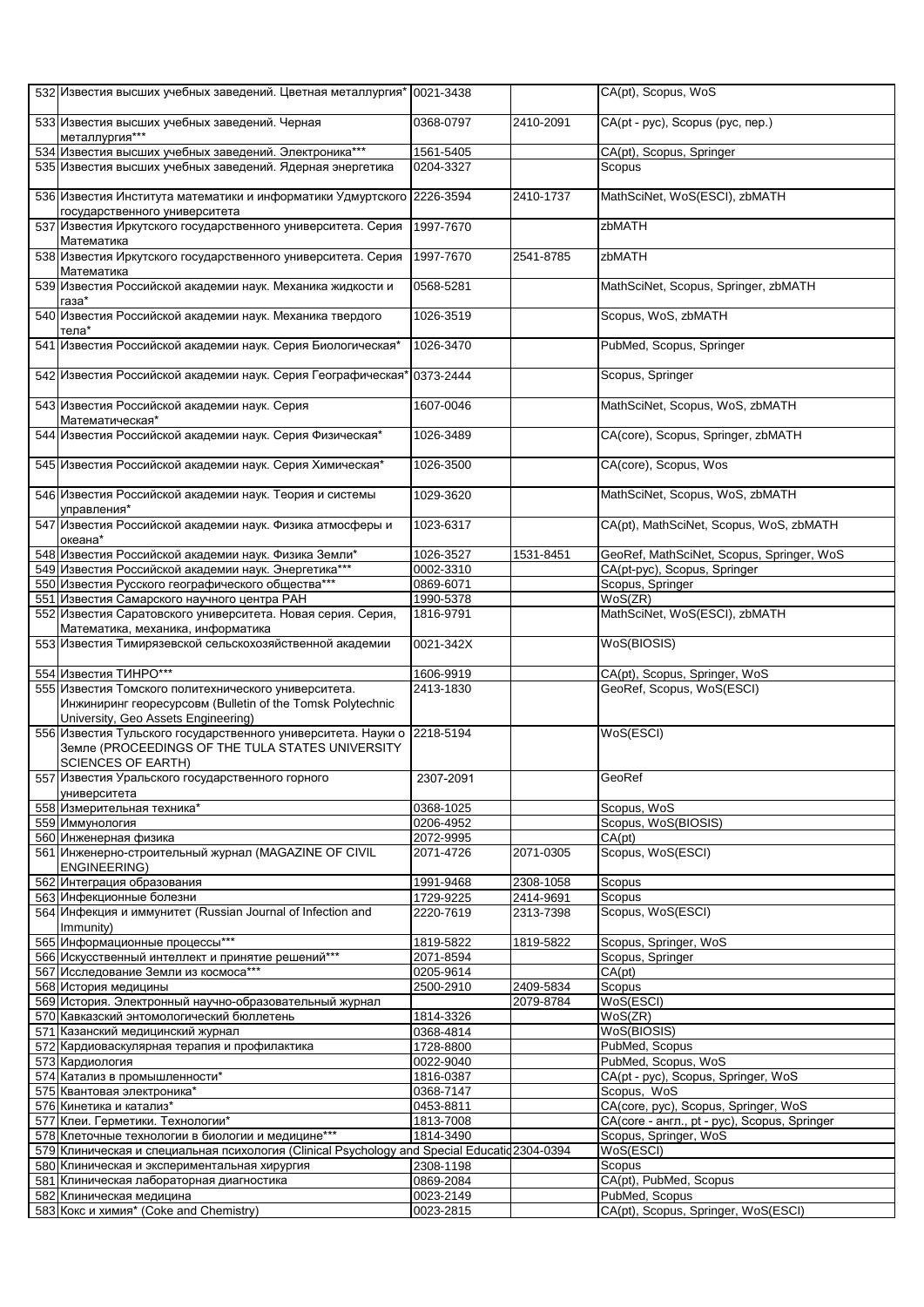| 584 Коллоидный журнал*                                                  | 0023-2912 |           | CA(core), GeoRef, Scopus, Springer, WoS |
|-------------------------------------------------------------------------|-----------|-----------|-----------------------------------------|
| 585 Композиты и наноструктуры                                           | 1999-7590 |           | CA(pt)                                  |
| 586 Компьютерная лингвистика и интеллектульные технологии               | 2221-7932 | 2075-7182 | Scopus                                  |
|                                                                         |           |           |                                         |
| 587 Компьютерная оптика / Computer Optics                               | 0134-2452 | 2412-6179 | Scopus, WoS(ESCI)                       |
| 588 Компьютерные исследования и моделирование / Computer                | 2076-7633 | 2077-6853 | Scopus                                  |
| Research and Modeling****                                               |           |           |                                         |
| 589 Конденсированные среды и межфазные границы                          | 1606-867X |           | CA(pt)                                  |
|                                                                         |           |           |                                         |
| 590 Консультативная психология и психотерапия                           | 2075-3470 | 2311-9446 | WoS(ESCI)                               |
| 591 Координационная химия*                                              | 0132-344X |           | CA(core), Scopus, WoS                   |
| 592 Коррозия: материалы, защита***                                      | 1813-7016 |           | CA(pt). Scopus, Springer, WoS           |
| 593 Космические исследования*                                           | 0023-4206 |           | Scopus, Springer, WoS                   |
| 594 Краткие сообщения по физике*                                        | 0455-0595 |           | CA(pt), Scopus, Springer, WoS           |
| 595 Криосфера Земли*                                                    | 1560-7496 |           | GeoRef, Scopus                          |
| 596 Кристаллография*                                                    | 0023-4761 |           | CA(core), Scopus, WoS, Springer, zbMATH |
| 597 Культурно-историческая психология (CULTURAL                         | 1816-5435 | 2224-8935 | Scopus, WoS(ESCI)                       |
| HISTORICAL PSYCHOLOGY)                                                  |           |           |                                         |
|                                                                         |           |           |                                         |
| 598 Лакокрасочные материалы и их применение                             | 0130-9013 |           | CA(pt)                                  |
| 599 Лед и снег                                                          | 2076-6734 |           | GeoRef, Scopus, WoS(ESCI)               |
| 600 Лесоведение***                                                      | 0024-1148 |           | Scopus, Springer, WoS, WoS (BIOSIS, ZR) |
| 601 Литейное производство                                               | 0024-449X |           | CA(pt)                                  |
| 602 Литология и полезные ископаемые*                                    | 0024-497X |           | GeoRef, Scopus, WoS                     |
| 603 Логические исследования                                             | 2074-1472 | 2413-2713 | zbMATH                                  |
| 604 Логос                                                               | 0869-5377 |           | Scopus, WoS(ESCI)                       |
| 605 Макрогетероциклы                                                    | 1998-9539 |           | CA(pt), Scopus, WoS                     |
|                                                                         |           |           |                                         |
| 606 Масс-спектрометрия***                                               | 1817-969X | 1817-9746 | CA(pt); Scopus, Springer, WoS           |
| 607 Математическая биология и биоинформатика (Mathematical              |           | 1994-6538 | Scopus                                  |
| <b>Biology and Bioinformatics)</b>                                      |           |           |                                         |
| 608 Математическая теория игр и её приложения***                        | 2074-9872 |           | Scopus, Springer, WoS, zbMATH           |
| 609 Математическая физика и компьютерное моделирование                  | 2587-6325 | 2587-6902 | MathSciNet                              |
| 610 Математические заметки*                                             | 0025-567X |           | MathSciNet, Scopus, WoS, zbMATH         |
| 611 Математические структуры и моделирование                            | 2222-8799 | 2222-8772 | MathSciNet, zbMATH                      |
| 612 Математические труды*                                               | 1560-750X |           | MathSciNet, Scopus, Springer, zbMATH    |
| 613 Математический сборник*                                             | 0368-8666 | 2305-2783 | MathSciNet, Scopus, WoS, zbMATH         |
|                                                                         |           |           |                                         |
| 614 Математическое моделирование*                                       | 2070-0482 | 2070-0490 | Scopus, MathSciNet, WoS, zbMATH         |
| 615 Материаловедение***                                                 | 1684-579X |           | CA(pt, pyc), Scopus, Springer, WoS      |
| 616 Медиаобразование                                                    | 1994-4160 | 1994-4195 | WoS(ESCI)                               |
| 617 Медицина труда и промышленная экология                              | 1026-9428 |           | CA(pt), PubMed, Scopus, WoS(BIOSIS)     |
| 618 Медицинская иммунология                                             | 1563-0625 | 2313-741X | Scopus                                  |
| 619 Медицинская паразитология и паразитарные болезни                    | 0025-8326 |           | PubMed, Scopus, WoS (BIOSIS, ZR)        |
| 620 Медицинская радиология и радиационная безопасность                  | 1024-6177 |           | Scopus                                  |
| (Medical Radiology and Radiation Safety)                                |           |           |                                         |
| 621 Медицинская техника*                                                |           |           | PubMed, Scopus                          |
|                                                                         | 0025-8075 |           |                                         |
| 622 Медицинский вестник Северного Кавказа                               | 2073-8137 | 2073-8145 | Scopus                                  |
| 623 Международные процессы                                              | 1728-2756 | 1811-2773 | Scopus                                  |
| 624 Мелиорация и водное хозяйство                                       | 0235-2524 |           | Scopus                                  |
| 625 Мембраны и мембранные технологии***                                 | 2218-1172 | 2218-1180 | CA(core), Scopus, Springer, WoS         |
| 626 Металловедение и термическая обработка металлов*                    | 0026-0819 |           | Scopus, Springer, WoS                   |
| 627 Металлург*                                                          | 0026-0827 |           | Scopus, Springer, WoS                   |
| 628 Металлы*                                                            | 0869-5733 |           | CA(pt), Scopus                          |
| 629 Метеорология и гидрология*                                          | 0130-2906 |           | GeoRef, Scopus, WoS                     |
|                                                                         |           |           |                                         |
| 630 Метрология***                                                       | 0132-4713 |           | Scopus, Springer, WoS                   |
| 631 Микология и фитопатология                                           | 0026-3648 |           | Scopus, WoS(BIOSIS)                     |
| 632 Микробиология*                                                      | 0026-3656 | 1608-3237 | PubMed, Scopus, WoS                     |
| 633 Микроэлектроника*                                                   | 0544-1269 |           | Scopus, Springer                        |
| 634 Микроэлементы в медицине                                            | 1607-9957 |           | CA(pt)                                  |
| 635 Минеральные ресурсы России. Экономика и управление                  | 0869-3188 |           | GeoRef                                  |
| 636 Мир России                                                          | 1811-038X | 1811-0398 | Scopus, WoS(ESCI)                       |
| 637 Мировая экономика и международные отношения (МЭиМО)                 | 0131-2227 |           | Scopus, WoS(ESCI)                       |
|                                                                         |           |           |                                         |
|                                                                         |           |           |                                         |
| 638 Моделирование и анализ информационных систем***                     | 1818-1015 | 2313-5417 | Scopus, Springer                        |
| 639 Молекулярная биология*                                              | 0026-8984 |           | PubMed, Scopus, WoS                     |
| 640 Молекулярная генетика, микробиология и вирусология*                 | 0208-0613 |           | PubMed, Scopus, WoS                     |
| 641 Мониторинг общественного мнения: экономические и                    |           | 2219-5467 | Scopus                                  |
| социальные перемены                                                     |           |           |                                         |
| 642 Морские интеллектуальные технологии                                 | 2073-7173 |           | WoS(ESCI)                               |
| 643 Морфология                                                          | 0004-1947 |           | PubMed, Scopus                          |
| 644 Надежность и безопасность энергетики***                             | 1999-5555 |           | Scopus, Springer                        |
| 645 Нано- и микросистемная техника                                      | 1813-8586 |           | CA(pt)                                  |
|                                                                         |           |           |                                         |
| 646 Наносистемы: физика, химия, математика /NANOSYSTEMS                 | 2220-8054 | 2305-7971 | CA(pt), WoS(ESCI)                       |
| PHYSICS CHEMISTRY MATHEMATICS                                           |           |           |                                         |
| 647 Нанотехнологии в строительстве: научный интернет-журнал             | 2075-8545 |           | CA(pt), WoS(ESCI)                       |
| (NANOTECHNOLOGIES IN CONSTRUCTION A SCIENTIFIC                          |           |           |                                         |
| INTERNET JOURNAL)                                                       |           |           |                                         |
| 648 Наука и технологии трубопроводного транспорта нефти и неф 2221-2701 |           | 2541-9595 | CA(pt), WoS(ESCI)                       |
| 649 Научная визуализация                                                |           | 2079-3537 | Scopus                                  |
|                                                                         |           |           |                                         |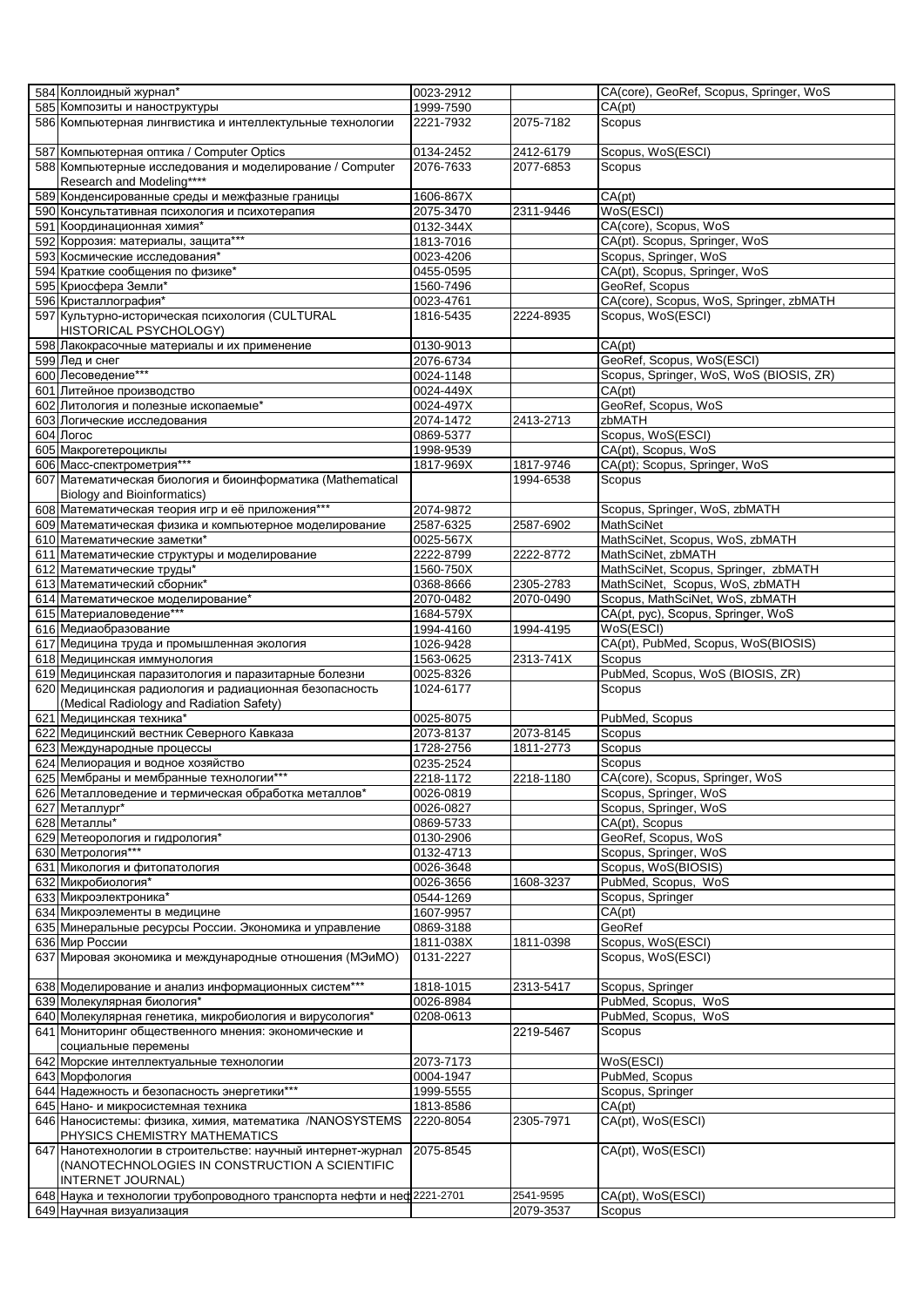| 650 Научно-практическая ревматология                                   | 1995-4484   | 1995-4492 | Scopus                                  |
|------------------------------------------------------------------------|-------------|-----------|-----------------------------------------|
| 651 Научно-техническая информация. Серия 1*                            | 0548-0019   |           | Scopus, Springer, WoS(ESCI)             |
| 652 Научно-техническая информация. Серия 2*                            | 0548-0027   |           | Springer, WoS(ESCI)                     |
| 653 Научно-технический вестник информационных технологий, ме 2226-1494 |             | 2500-0373 | CA(pt)                                  |
| 654 Научные и технические библиотеки                                   | 0130-9765   |           | WoS(ESCI)                               |
| 655 Неврологический журнал                                             | 1560-9545   | 2413-0699 | Scopus                                  |
| 656 Неврология, нейропсихиатрия, психосоматика                         | 2074-2711   | 2310-1342 | Scopus                                  |
| 657 Нейрохимия*                                                        | 1027-8133   |           | <b>Scopus</b>                           |
| 658 Нелинейная динамика                                                | 1816-448X   | 1817-5155 | Scopus, zbMATH                          |
| 659 Неорганические материалы*                                          | 0002-337X   |           | CA(core), GeoRef, Scopus, WoS           |
| 660 Нервно-мышечные болезни                                            | 2222-8721   | 2413-0443 | Scopus                                  |
| 661 Нефтегазовая геология. Теория и практика                           | 2070-5379   |           | GeoRef                                  |
| 662 Нефтегазовое дело (Oil and Gas Business)                           |             | 1813-503X | CA(pt)                                  |
| 663 Нефтепромысловое дело                                              | 0207-2351   |           | CA(pt)                                  |
| 664 Нефтехимия*                                                        | 0028-2421   |           | CA(core), Scopus, WoS                   |
| 665 Нефтяное хозяйство                                                 | 0028-2448   | 0028-2448 | CA(pt), Scopus                          |
| 666 Нечеткие системы и мягкие вычисления                               | 1819-4362   |           | zbMath                                  |
| 667 Новейшая история России                                            | 2219-9659   | 2309-7973 | Scopus                                  |
| 668 Новое литературное обозрение                                       | 0869-6365   |           | WoS(ESCI)                               |
| 669 Новости систематики низших растений                                | 0568-5435   |           | Scopus                                  |
| 670 Новые исследования Тувы (New Research of Tuva)                     |             | 2079-8482 | Scopus                                  |
| 671 Новые огнеупоры*                                                   | 1683-4518   |           | CA(pt), Scopus, Springer, WoS           |
| 672 Новый исторический вестник                                         | 2072-9286   |           | Scopus, WoS(ESCI)                       |
| 673 Новый мир                                                          | 0130-7673   |           | WoS                                     |
| 674 Новый филологический вестник                                       | 2072-9316   |           | WoS(ESCI)                               |
| 675 Обзорный журнал по химии* (Review Journal of Chemistry)            | 2218-1148   |           | CA(pt), Springer                        |
|                                                                        |             |           |                                         |
| 676 Обогащение руд                                                     | 0202-3776   |           | CA(pt), Scopus                          |
| 677 Оборонный комплекс - научно-техническому прогрессу                 | 1729-6552   |           | CA(pt)                                  |
| России                                                                 |             |           |                                         |
| 678 Обработка металлов (METAL WORKING AND MATERIAL                     | 1994-6309   | 2541-819X | WoS(ESCI)                               |
| SCIENCE)                                                               |             |           |                                         |
| 679 Общая реаниматология                                               | 1813-9779   |           | Scopus                                  |
| 680 Ожирение и метаболизм                                              | 2071-8713   | 2306-5524 | Scopus                                  |
| 681 Океанология*                                                       | 0030-1574   |           | CA(pt), GeoRef, Scopus, WoS             |
| 682 Онкогематология                                                    | 1818-8346   | 2413-4023 | Scopus                                  |
| 683 Онкопедиатрия****                                                  | 2311-9977   |           | Scopus                                  |
| 684 Онкоурология                                                       | 1726-9776   | 1996-1812 | Scopus, WoS(ESCI)                       |
| 685 Онтогенез*                                                         | 0475-1450   |           | PubMed, Scopus, Scopus*, WoS*           |
| 686 Оптика атмосферы и океана*                                         | 0869 - 5695 |           | CA(pt), Scopus, Springer, WoS(ESCI)     |
| 687 Оптика и спектроскопия*                                            | 0030-4034   |           | Scopus, WoS                             |
| 688 Оптический журнал*                                                 | 0030-4042   |           | Scopus, Springer, WoS                   |
| 689 Организационная психология                                         |             | 2312-5942 | WoS(ESCI)                               |
| 690 Ортопедия, травматология и восстановительная хирургия              | 2309-3994   | 2410-8731 | Scopus                                  |
| детского возраста                                                      |             |           |                                         |
| 691 Основания, фундаменты и механика грунтов*                          | 0030-6223   |           | Scopus, Springer, WoS                   |
| 692 Отечественная геология                                             | 0869-7175   |           | CA(pt), GeoRef                          |
| 693 Офтальмология****                                                  | 1816-5095   | 2500-0845 | <b>Scopus</b>                           |
| 694 Палеонтологический журнал*                                         | 0031-031X   |           | GeoRef, Scopus, Springer, WoS           |
| 695 Паразитология***                                                   | 0031-1847   |           | PubMed, Scopus, WoS (BIOSIS, ZR)        |
| 696 Патологическая физиология и экспериментальная терапия              | 0031-2991   |           | PubMed, Scopus                          |
|                                                                        |             |           |                                         |
| 697 Педиатрия. Журнал им. Г.Н. Сперанского                             | 0031-403X   | 1990-2182 | Scopus, WoS(BIOSIS)                     |
| 698 Перспективные материалы***                                         | 1028-978X   |           | CA(pt), Scopus, Springer, WoS           |
| 699 Перспективы науки и образования****                                |             |           | Scopus                                  |
|                                                                        |             | 2307-2334 |                                         |
| 700 Петрология*                                                        | 0869-5903   |           | GeoRef, Scopus, Springer, WoS           |
| 701 Письма в Астрономический журнал*                                   | 0320-0108   |           | Scopus, Springer, WoS                   |
| 702 Письма в Журнал технической физики*                                | 0320-0116   |           | Scopus, Springer, WoS                   |
| 703 Письма в журнал Физика элементарных частиц и атомного              | 1814-5957   | 1814-5973 | Scopus, Springer, WoS(ESCI)             |
| ядра*                                                                  |             |           |                                         |
| 704 Письма в Журнал экспериментальной и теоретической                  | 0370-274X   |           | CA(core), Scopus, Springer, WoS         |
| физики*                                                                |             |           |                                         |
| 705 Письма о материалах (Letters on Materials)                         | 2218-5046   | 2410-3535 | Scopus, WoS(ESCI)                       |
| 706 Пластические массы***                                              | 0544-2901   |           | CA(core), Scopus                        |
| 707 Поверхность: рентгеновские, синхротронные и нейтронные             | 0207-3528   |           | CA(pt), Scopus, Springer                |
| исследования*                                                          |             |           |                                         |
| 708 Поволжская археология                                              | 2306-4099   | 2500-2856 | Scopus                                  |
| 709 Поволжский экологический журнал***                                 | 1684-7318   |           | CA(pt), Scopus, Springer, WoS, WoS(ZR)  |
| 710 Полис. Политические исследования                                   | 1026-9487   | 1684-0070 | Scopus, WoS(ESCI)                       |
| 711 Политравма (Polytrauma)                                            | 1819-1495   |           | Scopus                                  |
| 712 Почвоведение*                                                      | 0032-180X   |           | GeoRef, Scopus, Springer, WoS           |
| 713 Право - Журнал Высшей школы экономики                              | 2072-8166   |           | WoS(ESCI)                               |
| 714 Приборы и техника эксперимента*                                    | 0032-8162   |           | Scopus, WoS                             |
| 715 Прикладная биохимия и микробиология*                               | 0555-1099   |           | CA(core), PubMed, Scopus, Springer, WoS |
| 716 Прикладная дискретная математика                                   | 2071-0410   | 2311-2263 | MathSciNet, Scopus, WoS(ESCI)           |
| 717 Прикладная математика и механика*                                  | 0032-8235   |           | MathSciNet, Scopus, WoS, zbMATH         |
|                                                                        |             |           |                                         |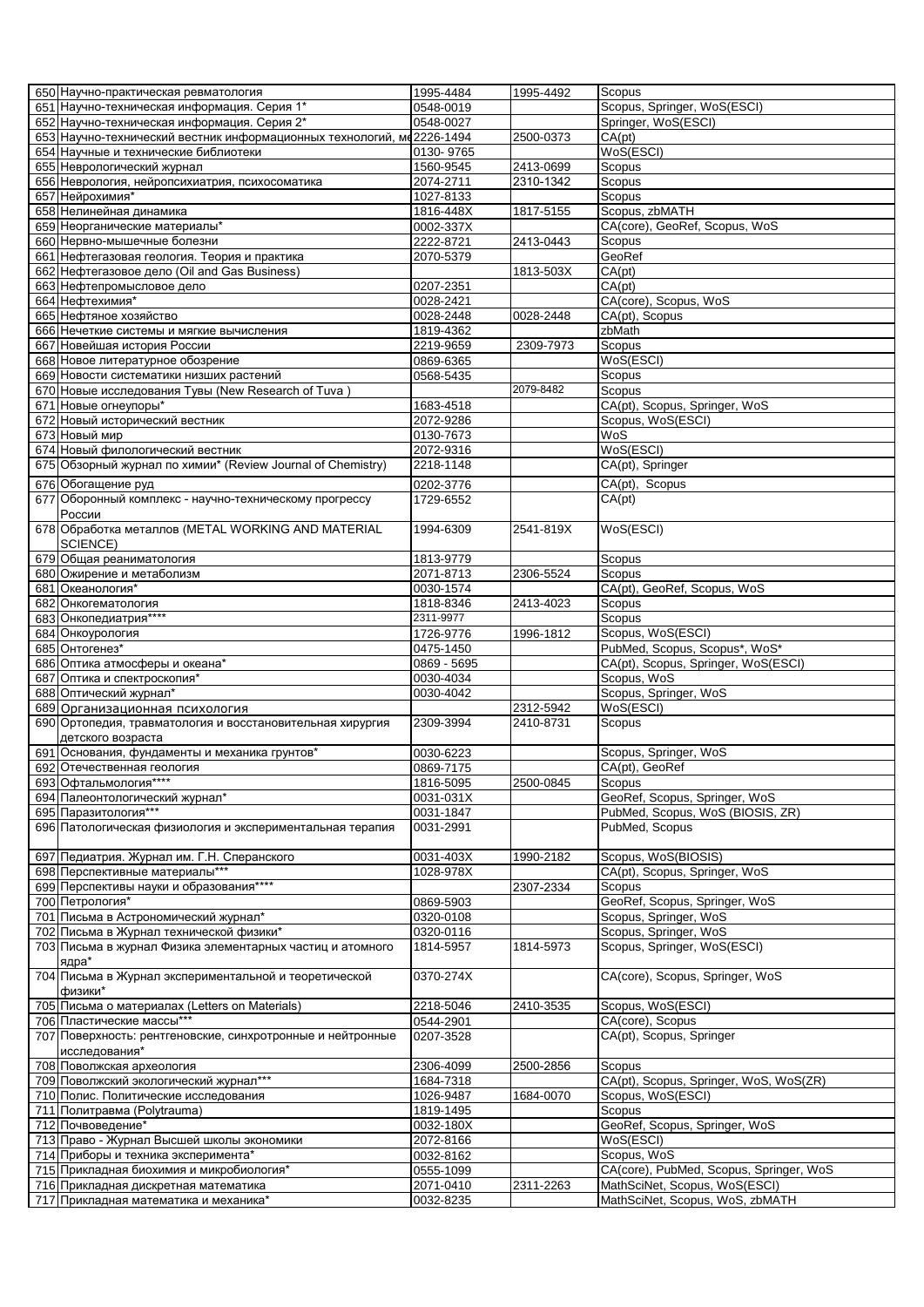| 718 Прикладная механики и техническая физики (ПМТФ.<br>Прикладная механика, техническая физика)*                                 | 0869-5032              |           | MathSciNet, Scopus, Springer, WoS, zbMATH |
|----------------------------------------------------------------------------------------------------------------------------------|------------------------|-----------|-------------------------------------------|
| 719 Прикладная физика                                                                                                            | 1996-0948              |           | CA(pt), Scopus                            |
| 720 Прикладная эконометрика                                                                                                      | 1993-7601              | 2410-6445 | Scopus                                    |
| 721 Принципы экологии                                                                                                            |                        | 2304-6465 | WoS(ZR)                                   |
| 722 Проблемы анализа                                                                                                             | 2306-3424              | 2306-3432 | MathSciNet, Scopus, WoS, zbMATH           |
| 723 Проблемы информационной безопасности. Компьютерные<br>системы***                                                             | 2071-8217              | 2071-8217 | Scopus, Springer                          |
| 724 Проблемы исторической поэтики                                                                                                | 1026-9479              | 2411-4642 | WoS(ESCI)                                 |
| 725 Проблемы машиностроения и автоматизации***                                                                                   | 0234-6206              |           | CA(pt), Scopus, Springer                  |
| 726 Проблемы машиностроения и надежности машин*                                                                                  | 0235-7119              |           | CA(pt); Scopus, Springer, WoS(ESCI)       |
| 727 Проблемы музыкальной науки                                                                                                   | 1997-0854              |           | Scopus                                    |
| 728 Проблемы передачи информации*                                                                                                | 0555-2923              |           | MathSciNet, Scopus, WoS, zbMATH           |
| 729 Проблемы прогнозирования*                                                                                                    | 0868-6351              |           | Scopus                                    |
| 730 Проблемы репродукции                                                                                                         | 1025-7217              | 2309-4885 | CA(pt)                                    |
| 731 Проблемы социальной гигиены и истории медицины                                                                               | 0869-866X              | 2412-2106 | PubMed, Scopus                            |
| 732 Проблемы управления***                                                                                                       | 1819-3161              |           | Scopus, Springer, WoS, zbMATH             |
| 733 Проблемы эндокринологии                                                                                                      | 0375-9660              | 2308-1430 | CA(pt), Scopus, WoS(BIOSIS)               |
| 734 Программирование*                                                                                                            | 0132-3474              |           | MathSciNet, Scopus, WoS, zbMATH           |
| 735 Промышленное производство и использование эластомеров 2071-8268                                                              |                        |           | $\overline{CA}$ (pt)                      |
| 736 Профилактическая медицина                                                                                                    | 2305-4948              | 2309-513X | Scopus                                    |
| 737 Психиатрия, психотерапия и клиническая психология                                                                            | 2220-1122              | 2414-2212 | Scopus                                    |
| 738 Психологическая наука и образование                                                                                          | 1814-2052              | 2311-7273 | WoS(ESCI)                                 |
| 739 Психологический журнал                                                                                                       | 0205-9592              |           | Scopus, WoS                               |
| 740 Психология и право (Psychology and Law)                                                                                      |                        | 2222-5196 | WoS(ESCI)                                 |
| 741 Психология. Журнал Высшей школы экономики<br>(PSYCHOLOGY JOURNAL OF THE HIGHER SCHOOL OF                                     | 1813-8918              |           | Scopus, WoS(ESCI)                         |
| <b>ECONOMICS)</b>                                                                                                                |                        |           |                                           |
| 742 Пульмонология                                                                                                                | 0869-0189              | 2541-9617 | Scopus                                    |
| 743 Радиационная биология. Радиоэкология                                                                                         | 0869-8031              |           | PubMed, Scopus, WoS(BIOSIS))              |
| 744 Радиационная гигиена                                                                                                         | 1998-426X              | 2409-9082 | Scopus                                    |
| 745 Радиация и риск                                                                                                              | 0131-3878              | 2412-950X | Scopus                                    |
| 746 Радиотехника и электроника*                                                                                                  | 0033-8494              | 1531-846X | Scopus, Springer, WoS                     |
| 747 Радиохимия*                                                                                                                  | 0033-8311              |           | CA(core), Scopus                          |
| 748 Радиоэлектроника. Наносистемы. Информационные<br>технологии****                                                              | 2218-3000              | 2414-1267 | Scopus                                    |
| 749 Разведка и охрана недр                                                                                                       | 0034-026X              |           | CA(pt), GeoRef                            |
| 750 Расплавы***                                                                                                                  | 0235-0106              |           | Scopus, Springer                          |
| 751 Растительность России                                                                                                        | 2073-0659              |           | Scopus                                    |
| 752 Растительные ресурсы                                                                                                         | 0033-9946              |           | WoS(BIOSIS)                               |
| 753 Рациональная фармакотерапия в кардиологииv (Rational<br>Pharmacotherapy in Cardiology)                                       | 1819-6446              | 2225-3653 | Scopus, WoS(ESCI)                         |
| 754 Регион: экономика и социология***                                                                                            | 0135-5538              |           | Scopus, Springer                          |
| 755 Российская археология                                                                                                        | 0869-6063              |           | Scopus                                    |
| 756 Российская история                                                                                                           | 0869-5687              |           | Scopus, WoS                               |
| 757 Российская сельскохозяйственная наука (прежнее название: 2500-2627<br>Доклады Российской академии сельскохозяйственных наук) |                        |           | CA(pt), WoS(BIOSIS), Springer             |
| 758 Российские нанотехнологии*                                                                                                   | 1992-7223              | 1993-4068 | Scopus, Springer, WoS(ESCI)               |
| 759 Российский вестник перинатологии и педиатрии****                                                                             | 1027-4065              | 2500-2228 | Scopus, WoS(BIOSIS)                       |
| 760 Российский журнал биологических инвазий*                                                                                     | 1996-1499              |           | Scopus, Springer, WoS(ZR)                 |
| 761 Российский журнал биомеханики                                                                                                | 1812-5123              | 2410-065X | Scopus                                    |
| 762 Российский иммунологический журнал                                                                                           | 1028-7221              |           | PubMed                                    |
| 763 Российский кардиологический журнал                                                                                           | 1560-4071              |           | Scopus                                    |
| 764 Российский психологический журнал / RUSSIAN<br>PSYCHOLOGICAL JOURNAL                                                         | 1812-1853              | 2411-5789 | WoS(ESCI)                                 |
| 765 Российский физиологический журнал им. Сеченова                                                                               | 0869-8139              |           | CA(pt), PubMed, Scopus                    |
| 766 Российский химический журнал***                                                                                              | 1024-6215              | 1819-3986 | CA(pt), Scopus, Springer, WoS             |
| 767 Руды и металлы                                                                                                               | 0869-5997              |           | CA(pt)                                    |
| 768 Русин                                                                                                                        | 1857-2685              | 2345-1149 | Scopus                                    |
| 769 Русская литературы                                                                                                           | 0131-6095              |           | Scopus, WoS                               |
| 770 Русский журнал детской неврологии                                                                                            | 2073-8803              | 2412-9178 | Scopus                                    |
| 771 Рыбное хозяйство                                                                                                             | 0131-6184<br>1995-0039 |           | WoS(ZR)                                   |
| 772 Саратовский научно-медицинский журнал<br>773 Caxap                                                                           | 0036-3340              | 2076-2518 | CA(pt)<br>CA(pt)                          |
| 774 Сахарный диабет (DIABETES MELLITUS)                                                                                          | 2072-0351              | 2072-0378 | Scopus, WoS(ESCI)                         |
| 775 Сварочное производство***                                                                                                    | 0491-6441              |           | CA(pt - pyc), Scopus                      |
| 776 Сверхкритические флюиды. Теория и практика***                                                                                | 1992-8130              |           | CA(pt), Scopus, Springer, WoS             |
| 777 Светотехника*                                                                                                                | 0039-7067              |           | Scopus, WoS                               |
| 778 Сейсмические приборы*                                                                                                        | 0131-6230              | 2312-6965 | Springer, WoS(ESCI)                       |
| 779 Сельскохозяйственная биология                                                                                                | 0131-6397              | 2313-4836 | CA(pt), Scopus, WoS(BIOSIS)               |
| 780 Сенсорные системы                                                                                                            | 0235-0092              |           | WoS(BIOSIS, ZR)                           |
| 781 Сибирские исторические исследования (SIBERIAN<br><b>HISTORICAL RESEARCH)</b>                                                 | 2312-461X              | 2312-4628 | Scopus, WoS(ESCI)                         |
| 782 Сибирские электронные математические известия*                                                                               |                        | 1813-3304 | Scopus, WoS(ESCI), zbMATH                 |
|                                                                                                                                  |                        |           |                                           |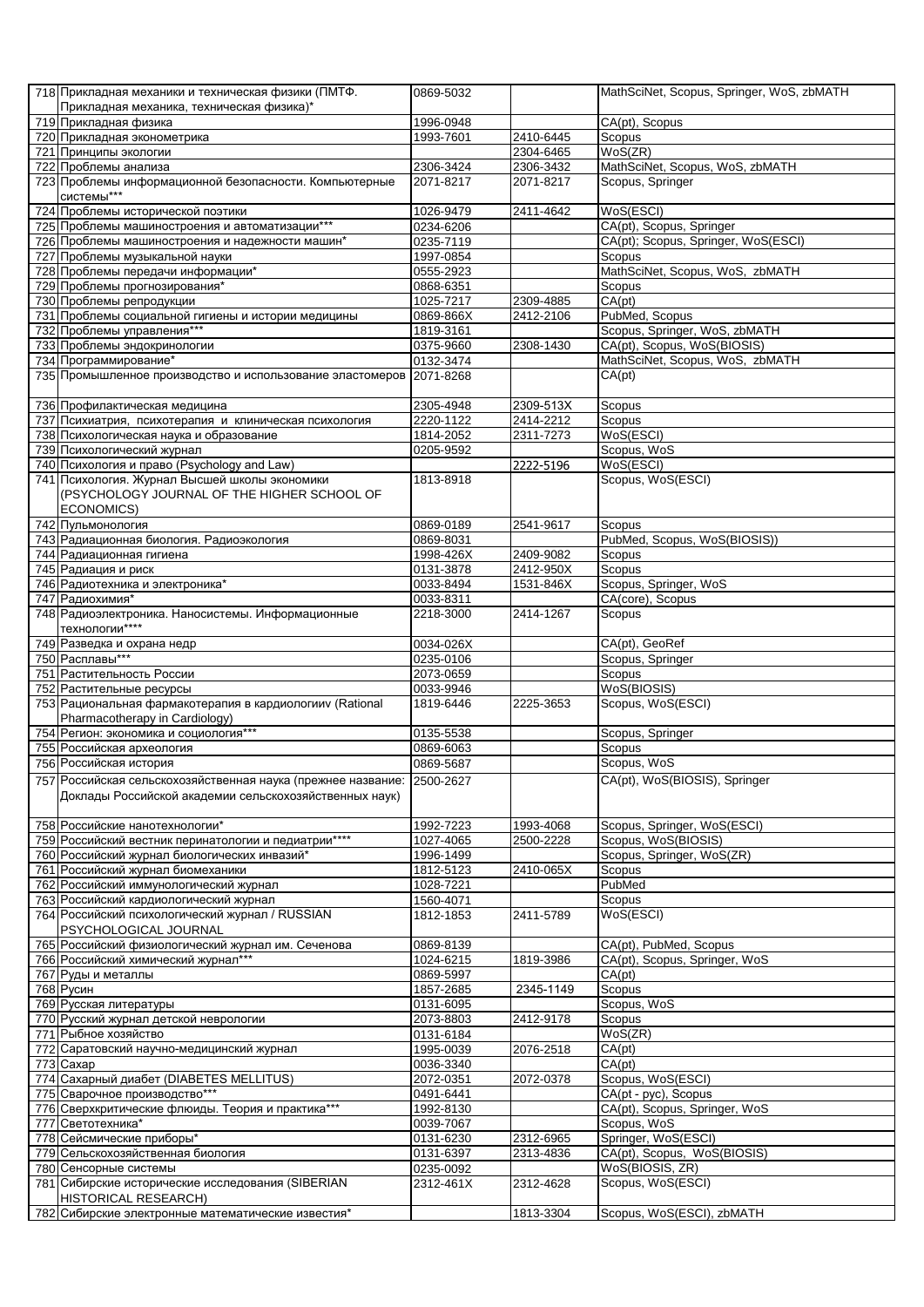|     | 783 Сибирский журнал вычислительной математики*                         | 1560-7526 |           | Scopus, WoS(ESCI), zbMATH                 |
|-----|-------------------------------------------------------------------------|-----------|-----------|-------------------------------------------|
|     | 784 Сибирский журнал индустриальной математики*                         | 1560-7518 |           | MathSciNet, Scopus, zbMATH                |
|     | 785 Сибирский математический журнал*                                    | 0037-4474 |           | MathSciNet, Scopus, WoS, zbMATH           |
|     | 786 Сибирский онкологический журнал / Siberian Journal of               | 1814-4861 | 2312-3168 | Scopus                                    |
|     | Oncology****                                                            |           |           |                                           |
|     |                                                                         |           |           |                                           |
| 787 | Сибирский психологический журнал                                        | 1726-7080 | 2411-0809 | WoS(ESCI)                                 |
|     | 788 Сибирский филологический журнал                                     | 1813-7083 |           | WoS(ESCI)                                 |
|     | 789 Сибирский экологический журнал*                                     | 0869-8619 |           | Scopus, Springer, WoS                     |
|     | 790 Системы управления и информационные технологии***                   | 1729-5068 |           | MathSciNet, Scopus, Springer, WoS, zbMATH |
|     | 791 Современная герпетология                                            | 1814-6090 |           | WoS(ZR)                                   |
|     | 792 Современная Европа                                                  | 0201-7083 |           | Scopus, WoS(ESCI)                         |
|     | 793 Современные проблемы дистанционного зондирования                    | 2070-7401 | 2411-0280 | Scopus                                    |
|     | Земли из Космоса                                                        |           |           |                                           |
|     | 794 Современные технологии в медицине                                   | 2076-4243 | 2309-995X | Scopus, WoS(ESCI)                         |
|     | 795 Солнечно-земная физика*                                             | 2412-4737 |           | WoS(ESCI)                                 |
|     | 796 Сорбционные и хроматографические процессы                           | 1680-0613 |           | CA(pt)                                    |
|     |                                                                         |           |           |                                           |
|     | 797 Социальная психология и общество (Social Psychology and             | 2221-1527 | 2311-7052 | WoS(ESCI)                                 |
|     | Society)                                                                |           |           |                                           |
|     | 798 Социологические исследования                                        | 0132-1625 |           | Scopus, WoS                               |
|     | 799 Социологический журнал                                              | 1562-2495 | 1684-1581 | Scopus                                    |
|     | 800 Социологическое обозрение                                           | 1728-192X | 1728-1938 | Scopus, WoS(ESCI)                         |
|     | 801 Сравнительная политика                                              | 2221-3279 | 2412-4990 | WoS(ESCI)                                 |
|     | 802 Сталь***                                                            | 0038-920X |           | CA(pt, rus), Scopus (nep.)                |
|     | 803 Стекло и керамика*                                                  | 0131-9582 |           | CA(core), Scopus, Springer, WoS           |
|     | 804 Степной бюллетень                                                   | 1684-8438 | 1726-2860 | WoS(ZR)                                   |
|     | 805 CTMH***                                                             | 0869-7566 |           | Scopus, Springer                          |
|     | 806 Стоматология                                                        | 0039-1735 | 2309-5318 | PubMed, Scopus                            |
|     | 807 Стратиграфия. Геологическая корреляция*                             | 0869-592X | 1531-8656 | Scopus, WoS, WoS (ZR)                     |
|     |                                                                         |           |           |                                           |
|     | 808 Строительные материалы                                              | 0585-430X |           | CA(pt)                                    |
|     | 809 Строительство нефтяных и газовых скважин на суше и на               | 0130-3872 |           | CA(pt)                                    |
|     | <b>MODE</b>                                                             |           |           |                                           |
|     | 810 Судебно-медицинская экспертиза                                      | 0039-4521 | 2309-5326 | PubMed, Scopus, WoS(BIOSIS)               |
|     | 811 Суицидология                                                        | 2224-1264 |           | WoS(ESCI)                                 |
|     | 812 Теоретическая и математическая физика*                              | 0564-6162 | 2305-3135 | MathSciNet, Scopus, WoS, zbMATH           |
|     | 813 Теоретическая и прикладная экология                                 | 1995-4301 |           | Scopus                                    |
|     | 814 Теоретические основы химической технологии*                         | 0040-3571 |           | CA(core), Scopus, WoS                     |
|     | 815 Теория вероятностей и ее применение*                                | 0040-361X |           | MathSciNet, Scopus, WoS, zbMATH           |
|     | 816 Теория и практика физической культуры                               | 0040-3601 |           | Scopus                                    |
|     |                                                                         |           |           | CA(core), Scopus, Springer, WoS           |
|     | 817 Теплофизика высоких температур*                                     | 0040-3644 |           |                                           |
|     | 818 Теплофизика и аэромеханика*                                         | 0869-8635 |           | CA(pt), Scopus, WoS                       |
|     | 819 Теплоэнергетика*                                                    | 0040-3636 |           | Scopus, Springer                          |
|     | 820 Терапевтический архив                                               | 0040-3660 | 2309-5342 | PubMed, Scopus, WoS                       |
| 821 | Техника и технология силикатов                                          | 2076-0655 |           | CA(pt)                                    |
| 822 | Технология легких сплавов                                               | 0321-4664 |           | CA(pt)                                    |
|     | 823 Технология металлов***                                              | 1684-2499 |           | CA(pt); Scopus, Springer, WoS             |
|     | 824 Тихоокеанская геология*                                             | 0207-4028 |           | GeoRef, Scopus, WoS                       |
|     | 825 Токсикологический вестник                                           | 0869-7922 |           | CA(pt), WoS(BIOSIS)                       |
|     | 826 Томский журнал лингвистических и антропологических                  | 2307-6119 |           | WoS(ESCI)                                 |
|     | исследований (Tomsk Journal of Linguistics and Anthropology)            |           |           |                                           |
|     |                                                                         |           |           |                                           |
|     |                                                                         |           |           |                                           |
|     | 827 Тонкие химические технологии (бывш. Вестник МИТХТ)                  | 2410-6593 |           | CA(core)                                  |
|     | 828 Травматология и ортопедия России                                    | 2311-2905 |           | WoS(ESCI)                                 |
|     | 829 Труды ВНИРО                                                         | 2307-3497 |           | WoS(BIOSIS, ZR)                           |
|     | 830 Труды Института математики и механики УрО РАН                       | 0134-4889 |           | <b>MathSciNet</b>                         |
|     | 831 Труды Математического института имени В. А. Стеклова*               | 0371-9685 |           | MathSciNet, Scopus, Springer, WoS, zbMATH |
|     |                                                                         |           |           |                                           |
|     | 832 Труды СПИИРАН                                                       | 2078-9181 | 2078-9599 | Scopus                                    |
|     | 833 Туберкулез и болезни легких                                         | 2075-1230 |           | PubMed, Scopus                            |
|     | 834 Уголь                                                               | 0041-5790 | 2412-8333 | Scopus                                    |
|     | 835 Управление большими системами***                                    | 1819-2440 | 1819-2467 | Scopus, Springer, WoS, zbMATH             |
|     | 836 Урало-алтайские исследования                                        | 2079-1003 |           | Scopus                                    |
|     | 837 Уральский исторический вестник                                      | 1728-9718 |           | Scopus                                    |
|     | 838 Урология                                                            |           |           | PubMed, Scopus, WoS(BIOSIS)               |
|     |                                                                         | 1728-2985 |           |                                           |
|     | 839 Успехи биологической химии***                                       | 0130-7371 |           | CA(core), PubMed, Scopus, Springer, WoS   |
|     | 840 Успехи геронтологии*                                                | 1561-9125 |           | PubMed, Scopus, Springer                  |
|     | 841 Успехи математических наук*                                         | 0042-1316 | 2305-2872 | MathSciNet, Scopus, WoS, zbMATH           |
|     | 842 Успехи прикладной физики                                            | 2307-4469 |           | CA(pt)                                    |
|     | 843 Успехи современной биологии***                                      | 0042-1324 |           | CA(pt), Springer, WoS (ZR)                |
|     | 844 Успехи физиологических наук                                         | 0301-1798 |           | CA(pt). PubMed, Scopus, WoS (BIOSIS, ZR)  |
|     | 845 Успехи физических наук*                                             | 0042-1294 | 1996-6652 | Scopus, WoS, zbMATH                       |
|     | 846 Успехи химии*                                                       | 0042-1308 | 1817-5651 | CA(core), Scopus, WoS                     |
|     | 847 Устойчивое развитие горных территорий (Sustainable                  | 1998-4502 | 2499-975X | Scopus                                    |
|     | Development of Mountain Territories)                                    |           |           |                                           |
|     | 848 Уфимский математический журнал / Ufa Mathematical Journal 2074-1863 |           | 2074-1871 | MathSciNet, Scopus, WoS(ESCI)             |
|     |                                                                         |           |           |                                           |
|     |                                                                         |           |           |                                           |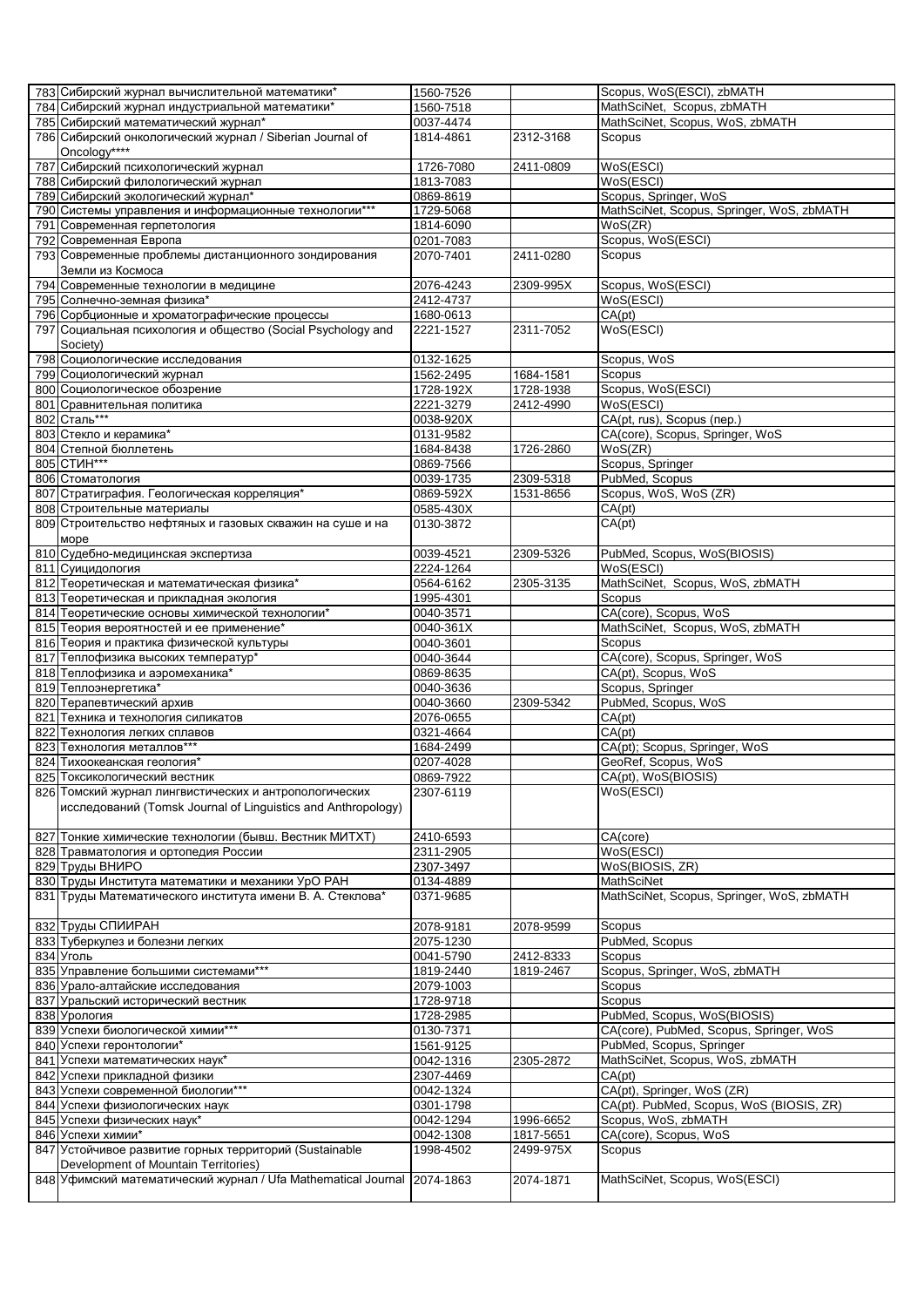|     | 849 Ученые записки Казанского университета. Серия<br>Естественные науки                               | 2542-064X              | 2500-218X              | CA(pt), GeoRef, WoS(ESCI)                       |
|-----|-------------------------------------------------------------------------------------------------------|------------------------|------------------------|-------------------------------------------------|
|     | 850 Ученые записки Казанского университета. Серия Физико-<br>математические науки***                  | 2541-7746              | 2500-2198              | MathSciNet, Scopus, Springer, WoS(ESCI), zbMATH |
| 851 | Фармация                                                                                              | 0367-3014              |                        | CA(pt), WoS(BIOSIS)                             |
|     | 852 Физика горения и взрыва (*Combustion, Explosion, and Shock<br>Waves)                              | 0430-6228              |                        | CA(pt), Scopus, Springer, WoS                   |
|     | 853 Физика Земли (*Physics of the Earth)                                                              | 1026-3527              |                        | CA(pt), Scopus, WoS                             |
|     | 854 Физика и техника полупроводников*                                                                 | 0015-3222              |                        | Scopus, WoS                                     |
|     | 855 Физика и химия обработки материалов (***Inorganic Materials: 0015-3214                            |                        |                        | CA(pt), Scopus, Springer, WoS                   |
|     | Applied Research)                                                                                     |                        |                        |                                                 |
|     | 856 Физика и химия стекла (*Glass Physics and Chemistry)                                              | 0132-6651              |                        | CA(core), Scopus, Springer, WoS                 |
|     | 857 Физика металлов и металловедение (*Physics of Metals and                                          | 0015-3230              |                        | CA(core), Scopus, Springer, WoS                 |
|     | Metallography)                                                                                        |                        |                        |                                                 |
|     | 858 Физика плазмы*                                                                                    | 0367-2921              |                        | Scopus, Springer, WoS                           |
|     | 859 Физика твердого тела (*Physics of the Solid State)                                                | 0367-3294              |                        | CA(core), Scopus, WoS                           |
|     | 860 Физика элементарных частиц и атомного ядра (ЭЧАЯ)*                                                | 0367-2026              | 1814-7445              | Scopus, WoS                                     |
|     | 861 Физико-технические проблемы разработки полезных<br>ископаемых (*Journal of Mining Science)        | 0015-3273              |                        | CA(pt), GeoRef, Scopus, WoS                     |
|     | 862 Физикохимия поверхности и защита материалов (бывш.:                                               | 0044-1856              |                        | CA(core), Scopus, Springer, WoS                 |
|     | Защита металлов) (*Protection of Metals and Physical                                                  |                        |                        |                                                 |
|     | Chemistry of Surfaces)                                                                                |                        |                        |                                                 |
|     | 863 Физиология растений (*Russian Journal of Plant Physiology)                                        | 0015-3303              |                        | CA(core), Scopus, WoS                           |
|     |                                                                                                       |                        |                        |                                                 |
|     | 864 Физиология человека*                                                                              | 0131-1646              |                        | PubMed, Scopus, Springer                        |
|     | 865 Физическая мезомеханика*                                                                          | 1683-805X              |                        | CA(pt), Scopus                                  |
|     | 866 Филологический класс                                                                              | 2071-2405              |                        | WoS(ESCI)                                       |
|     | 867 Философский журнал                                                                                | 2072-0726              |                        | WoS(ESCI)                                       |
|     | 868 Флебология<br>869 Форсайт (FORESIGHT AND STI GOVERNANCE)                                          | 1997-6976<br>1995-459X | 2309-5601<br>2312-9972 | Scopus<br>Scopus, WoS(ESCI)                     |
|     | 870 Французский ежегодник                                                                             | 0235-4349              |                        | WoS(ESCI)                                       |
|     | 871 Фундаментальная и прикладная гидрофизика                                                          | 2073-6673              |                        | Scopus                                          |
|     | 872 Функциональный анализ и его приложения*                                                           | 0374-1990              | 2305-2899              | MathSciNet, Scopus, Springer, WoS, zbMATH       |
|     | 873 Химико-фармацевтический журнал*                                                                   | 0023-1134              |                        | CA(core), Scopus, Springer, WoS                 |
|     | 874 Химическая промышленность (***Russian Journal of Applied                                          | 0023-110X              |                        | CA(pt)                                          |
|     | Chemistry)                                                                                            |                        |                        |                                                 |
|     | 875 Химическая промышленность сегодня                                                                 | 0023-110X              |                        | CA(core)                                        |
|     | 876 Химическая технология (***Theoretical Foundations of                                              | 1684-5811              |                        | CA(core), Scopus, Springer, WoS                 |
|     | <b>Chemical Engineering)</b>                                                                          |                        |                        |                                                 |
|     | 877 Химическая физика (*Russian Journal of Physical Chemistry B.                                      | 0207-401X              |                        | CA(core), Scopus, Springer, WoS                 |
|     | Focus on Physics)<br>878 Химическая физика и мезоскопия                                               | 1727-0227              | 1727-0529              | CA(pt)                                          |
|     | 879 Химические волокна (*Fibre Chemistry)                                                             | 0023-1118              |                        | CA(core), Scopus, WoS                           |
|     | 880 Химическое и нефтегазовое машиностроение (*Chemical                                               | 1029-8770              |                        | CA(pt), Scopus, Springer, WoS(ESCI)             |
|     | and Petroleum Engineering)                                                                            |                        |                        |                                                 |
|     | 881 Химия в интересах устойчивого развития (пер. Chemistry for                                        | 0869-8538              |                        | CA(core), WoS(ESCI)                             |
|     | Sustainable Directory)                                                                                |                        |                        |                                                 |
|     | 882 Химия высоких энергий (*High Energy Chemistry)                                                    | 0023-1193              |                        | CA(core), Scopus, Springer, WoS                 |
|     | 883 Химия и технология топлив и масел (*Chemistry and                                                 | 0023-1169              |                        | CA(core), Scopus, Springer, WoS                 |
|     | Technology of Fuels and Oils)<br>884 Химия растительного сырья (***Russian Journal of Bioorganic      | 1029-5151              |                        | CA(pt, pyc), Scopus, Springer, WoS              |
|     | Chemistry)                                                                                            |                        | 1029-5143              |                                                 |
|     | 885 Химия твердого топлива (*Solid Fuel Chemistry)                                                    | 0023-1177              |                        | CA(pt), Scopus, Springer, WoS                   |
|     | 886 Хирургия позвоночника****                                                                         | 1810-8997              | 2313-1497              | Scopus                                          |
|     | 887 Хирургия. Журнал им. Н.И. Пирогова                                                                | 0023-1207              | 2309-5628              | PubMed, Scopus                                  |
|     | 888 Цветные металлы                                                                                   | 0372-2929              |                        | CA(pt), Scopus                                  |
|     | 889 Цемент и его применение                                                                           | 1607-8837              |                        | CA(pt)                                          |
|     | 890 Цитология*                                                                                        | 0041-3771              |                        | CA(pt), PubMed, Scopus, Springer, WoS           |
|     | 891 Чебышевский сборник                                                                               | 2226-8383<br>2500-0209 |                        | Scopus, MathSciNet                              |
|     | 892 Человек. Спорт. Медицина / Human. Sport. Medicine<br>893 Челябинский физико-математический журнал | 2500-0101              | 2500-0195              | WoS(ESCI)<br><b>MathSciNet</b>                  |
|     | 894 Черные металлы                                                                                    | 0132-0890              |                        | CA(pt), Scopus                                  |
|     | 895 Экологическая генетика (***Russian Journal of Genetics:                                           | 1811-0932              |                        | CA(pt), Scopus, Springer                        |
|     | 896 Экологическая химия***                                                                            | 0869-3498              |                        | CA(pt - pyc), Scopus, Springer, WoS             |
|     | 897 Экологические системы и приборы                                                                   | 2072-9952              |                        | CA(pt)                                          |
|     | 898 Экология и промышленность России / Ecology and Industry in<br>Russia                              | 1816-0395              | 2304-3415              | GeoRef, Scopus                                  |
|     | 899 Экология промышленного производства                                                               | 2073-2589              |                        | CA(pt)                                          |
|     | 900 Экология урбанизированных территорий                                                              | 1816-1863              |                        | CA(pt)                                          |
|     | 901 Экология человека                                                                                 | 1728-0869              |                        | Scopus                                          |
|     | 902 Экология*                                                                                         | 0367-0597              |                        | GeoRef, Scopus, WoS                             |
|     | 903 Экономика региона                                                                                 | 2072-6414              | 2411-1406              | Scopus, WoS(ESCI)                               |
|     | 904 Экономика строительства<br>905 Экономическая политика                                             | 0013-3116<br>1994-5124 |                        | GeoRef<br>Scopus, WoS(ESCI)                     |
|     | 906 Экономическая социология (JOURNAL OF ECONOMIC                                                     |                        | 1726-3247              | Scopus, WoS(ESCI)                               |
|     | SOCIOLOGY)                                                                                            |                        |                        |                                                 |
|     |                                                                                                       |                        |                        |                                                 |